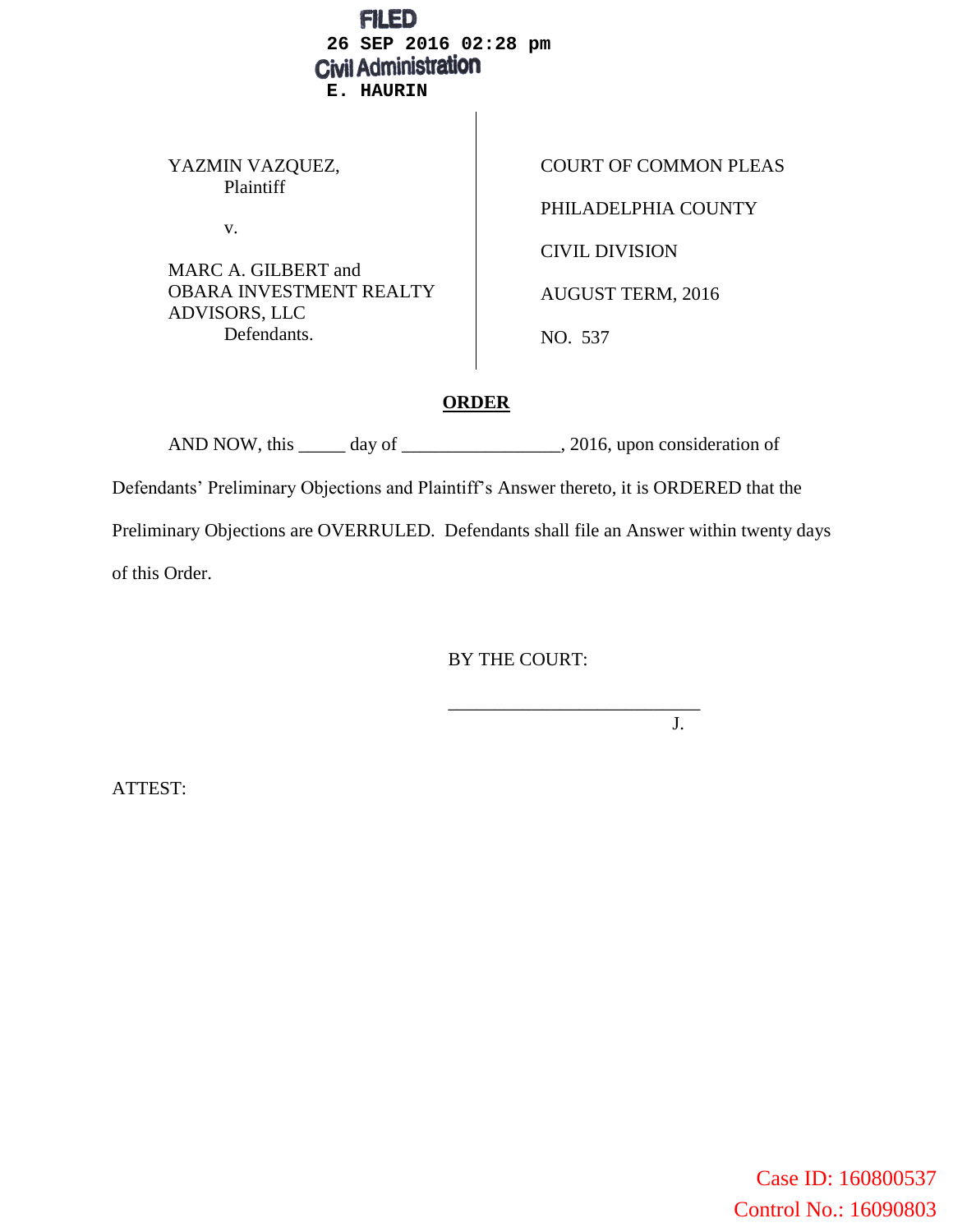## PUBLIC INTEREST LAW CENTER

By: Daniel Urevick-Ackelsberg, Esquire Atty. ID No.: 307758 dackelsberg@pubintlaw.org By: Jennifer R. Clarke, Esquire Atty. ID No.: 49836 jclarke@pubintlaw.org 1709 Benjamin Franklin Parkway 2nd Floor Philadelphia, PA 19103 215-627-7100

### COMMUNITY LEGAL SERVICES

By: Michael Carroll, Esquire Atty. ID No.: 27969 mcarroll@clsphila.org 1424 Chestnut Street Philadelphia, PA 19102 215-981-3700

### YAZMIN VAZQUEZ, Plaintiff

v.

MARC A. GILBERT and OBARA INVESTMENT REALTY ADVISORS, LLC Defendants.

#### Attorneys for Plaintiff

COURT OF COMMON PLEAS

PHILADELPHIA COUNTY

CIVIL DIVISION

AUGUST TERM, 2016

NO. 537

## **PLAINTIFF YAZMIN VAZQUEZ'S ANSWER TO DEFENDANTS' PRELIMINARY OBJECTIONS**

- 1. Admitted.
- 2. Denied. Plaintiff admits that Defendant Marc Gilbert was the owner of the

property at issue, while Defendant Obara Investment Realty Advisors, LLC was the property

manager for the final months of Ms. Vazquez's tenancy.

3. Admitted.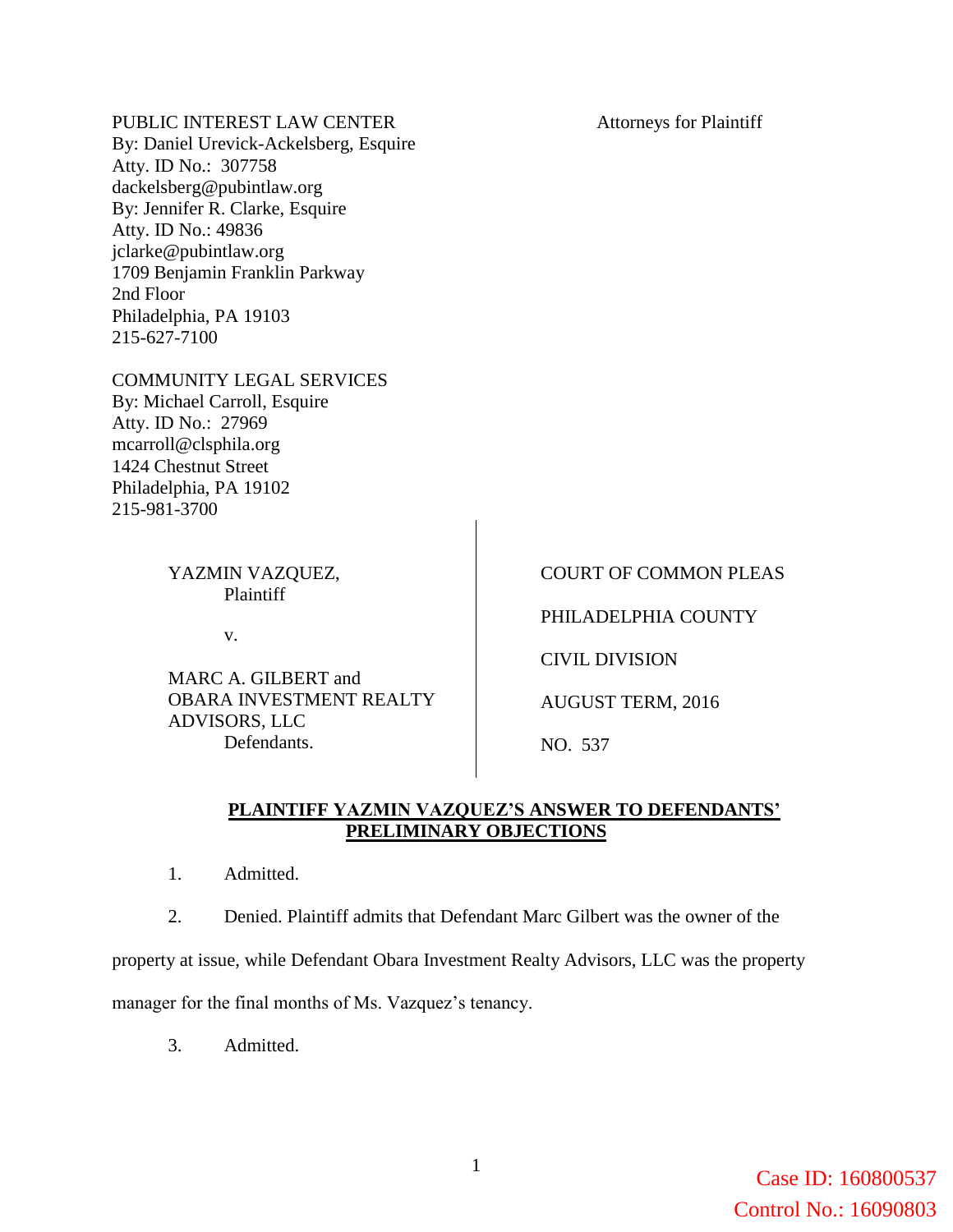4. Denied. Ms. Vazquez admits she brings claims under the Philadelphia Code. Ms. Vazquez's suit, however, is also based on, among other things, breach of contract, the Fair Credit Extension Uniformity Act, the Unfair Trade Practices and Consumer Protection Law, the Dragonetti Act and common law Abuse of Process. *See* Compl. 12-18.

5. Admitted. The Philadelphia Code sets a number of standards for "the practice of offering property for rent in Philadelphia." The Code is not, however, the exclusive source of law for the legal duties and responsibilities of property owners, and it does not preempt standards or eliminate remedies under statute or common law.

6. No response required.

7. No response required.

8. Admitted.

9. Admitted.

10. Denied. The Philadelphia Code does not specify or limit what remedies are available for tenants, but principles of statutory construction make clear that a refund is available under the law.

11. Admitted.

12. Denied. The Philadelphia Code does not specify or limit what remedies are available for tenants, but principles of statutory construction make clear that a refund is available under the law.

13. Denied. Plaintiff brought a claim alleging an unfair housing practice before the Fair Housing Commission ("the Commission"). The Commission agreed with the Plaintiff and entered a Final Order stating the same.

> Case ID: 160800537 Control No.: 16090803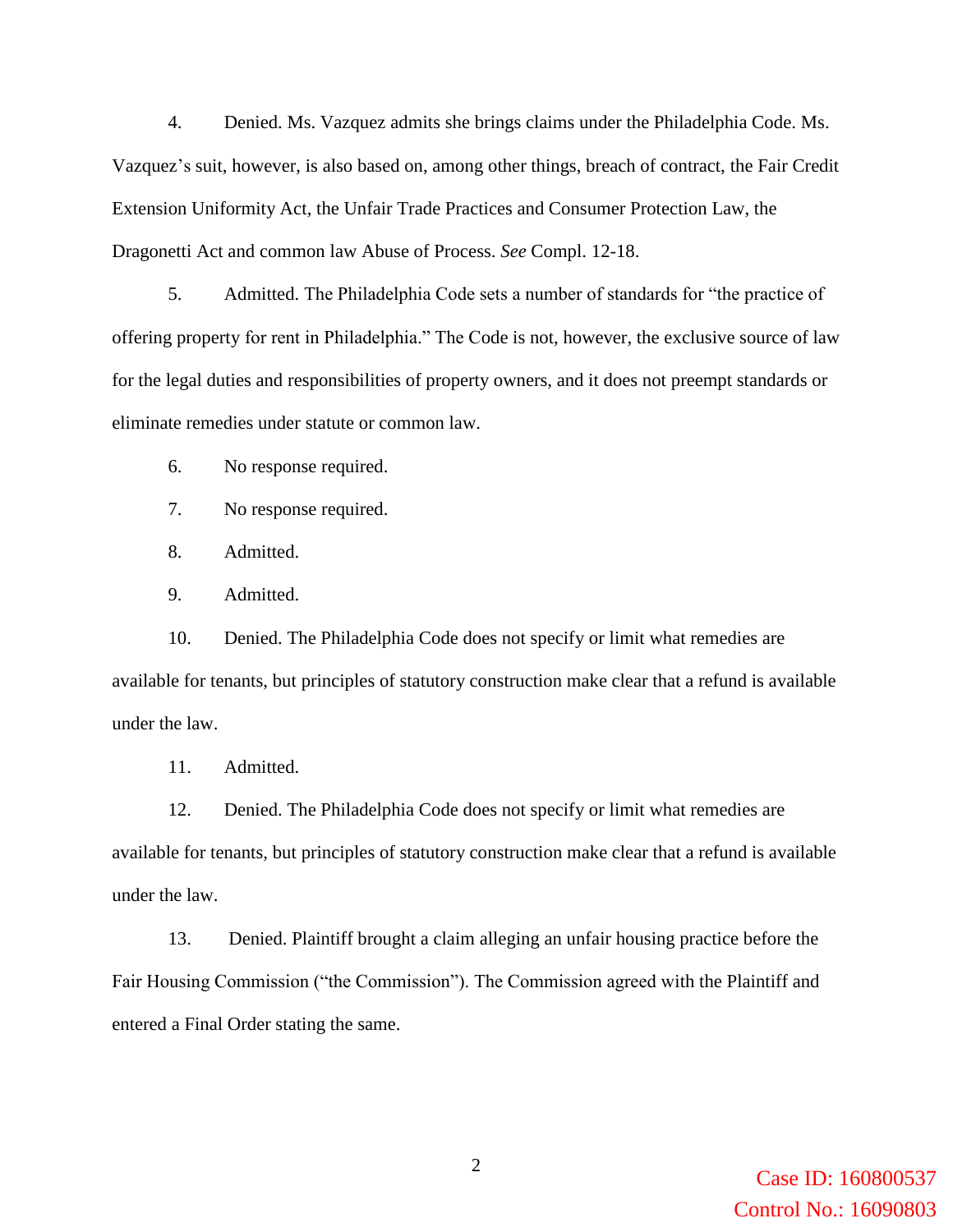14. Denied. Previous to this action, Plaintiff did not pursue her "full and adequate remedy at law." The Commission is not a court of general jurisdiction and is not a court of equity, but is an administrative agency that may find unfair rental practices under Philadelphia Code § 9-801, *et seq*., and enter protective orders effectuating those findings, i.e., prohibiting unfair evictions or the collection of rent in certain circumstances.

15. No response required.

16. Denied.<sup>1</sup> Ms. Vazquez admits that an action was filed in front of the Commission which alleged an unfair rental practice, but she denies that the Commission has "the power to enforce the [Code]." The Commission has the power to find unfair rental practices, as that term is described in § 9-804 of the Code, and to enter protective orders effectuating those findings. *See* Phila. Code § 9-804.

17. Denied. Ms. Vazquez admits that an action was filed in front of the Commission which alleged an unfair rental practice, but she denies that the Commission has "the power to enforce the [Code]." The Commission has the power to find unfair rental practices, as that term is described in § 9-804 of the Code, and to enter protective orders effectuating those findings. *See* Phila. Code § 9-804.

18. Admitted.

 $\overline{a}$ 

19. Denied. The Commission has the ability to find unfair rental practices as defined by the Philadelphia Code, *see* Phila. Code § 9-804, and thus may issue an order determining whether rent may be legally collected or whether a tenant may or may not be evicted. It is not a Court of general jurisdiction, and cannot generally enforce the Code.

<sup>&</sup>lt;sup>1</sup> Paragraph 16 and paragraph 17 appear to have been inadvertently separated by Defendants.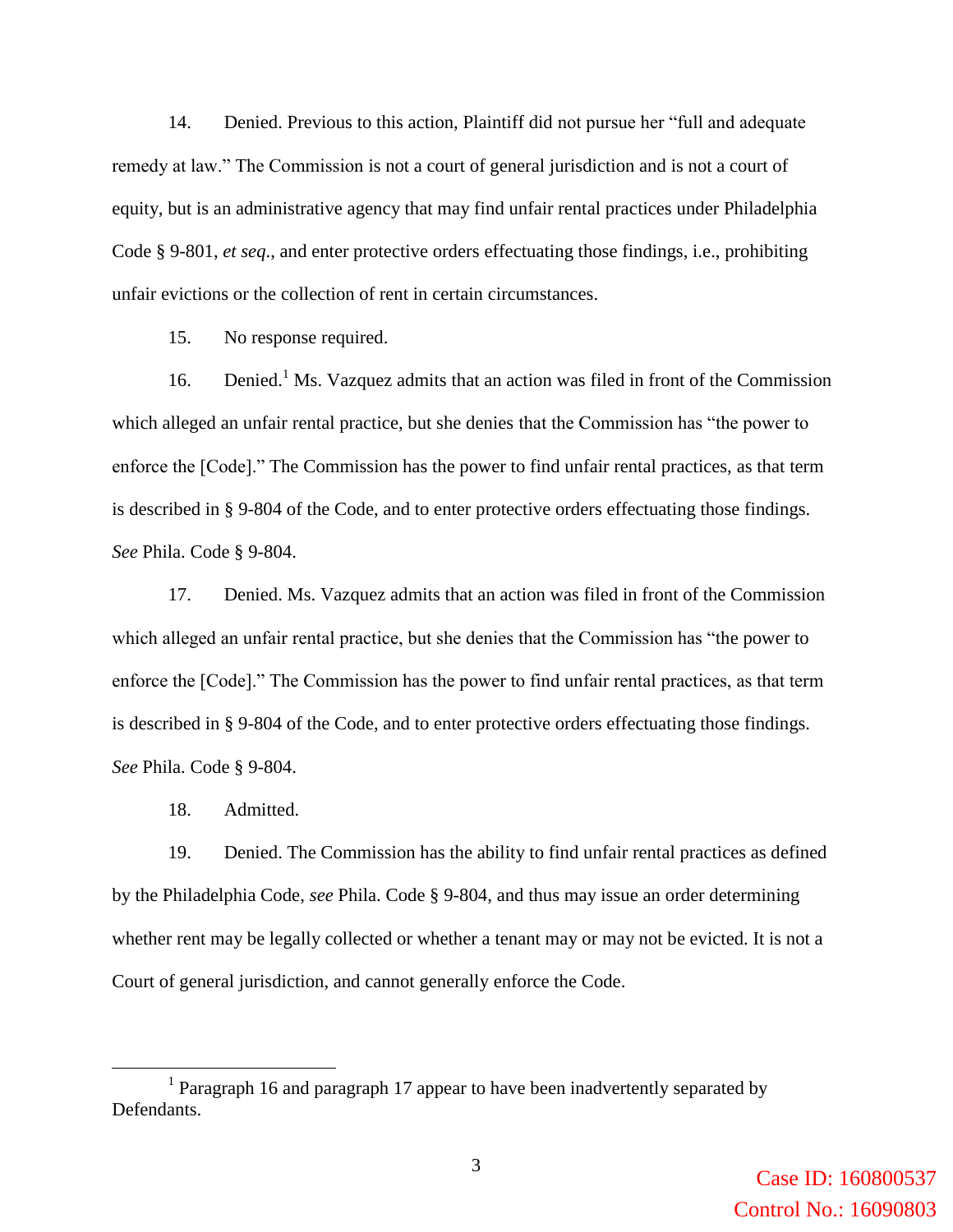20. Denied. Defendants filed their action in landlord-tenant court knowing that Ms. Vazquez had moved from the Apartment, surrendered her keys, and was thus no longer a tenant. Defendants' inaccurate averments to that effect caused Landlord-Tenant Court to accept the filing of the eviction action even though, by definition, it no longer had jurisdiction over the matter. Defendants continued to pursue the eviction action, and only upon learning that Ms. Vazquez secured counsel, withdrew it minutes before it was to be heard.

21. Admitted.

22. Admitted. By way of further answer, Defendants appear to be conflating claim preclusion with issue preclusion.

23. Denied. Ms. Vazquez admits that the Commission determined there was not compliance with the Code. Ms. Vazquez is not clear what "issues" are described by the averment's description of "the issue[s] complained of."

24. Denied. Defendants filed their action in landlord-tenant court knowing that Ms. Vazquez had moved from the Apartment, surrendered her keys, and was thus no longer a tenant. Defendants' inaccurate averments to that effect caused Landlord-Tenant Court to accept the filing of the eviction action even though, by definition, it no longer had jurisdiction over the matter. Defendants continued to pursue the eviction action, and only upon learning that Ms. Vazquez secured counsel, withdrew it minutes before it was to be heard.

25. Denied. Ms. Vazquez did not receive a full remedy for the actions of Defendants. Moreover, this instant suit brings claims other than those relying on a violation of the Code.

> Case ID: 160800537 Control No.: 16090803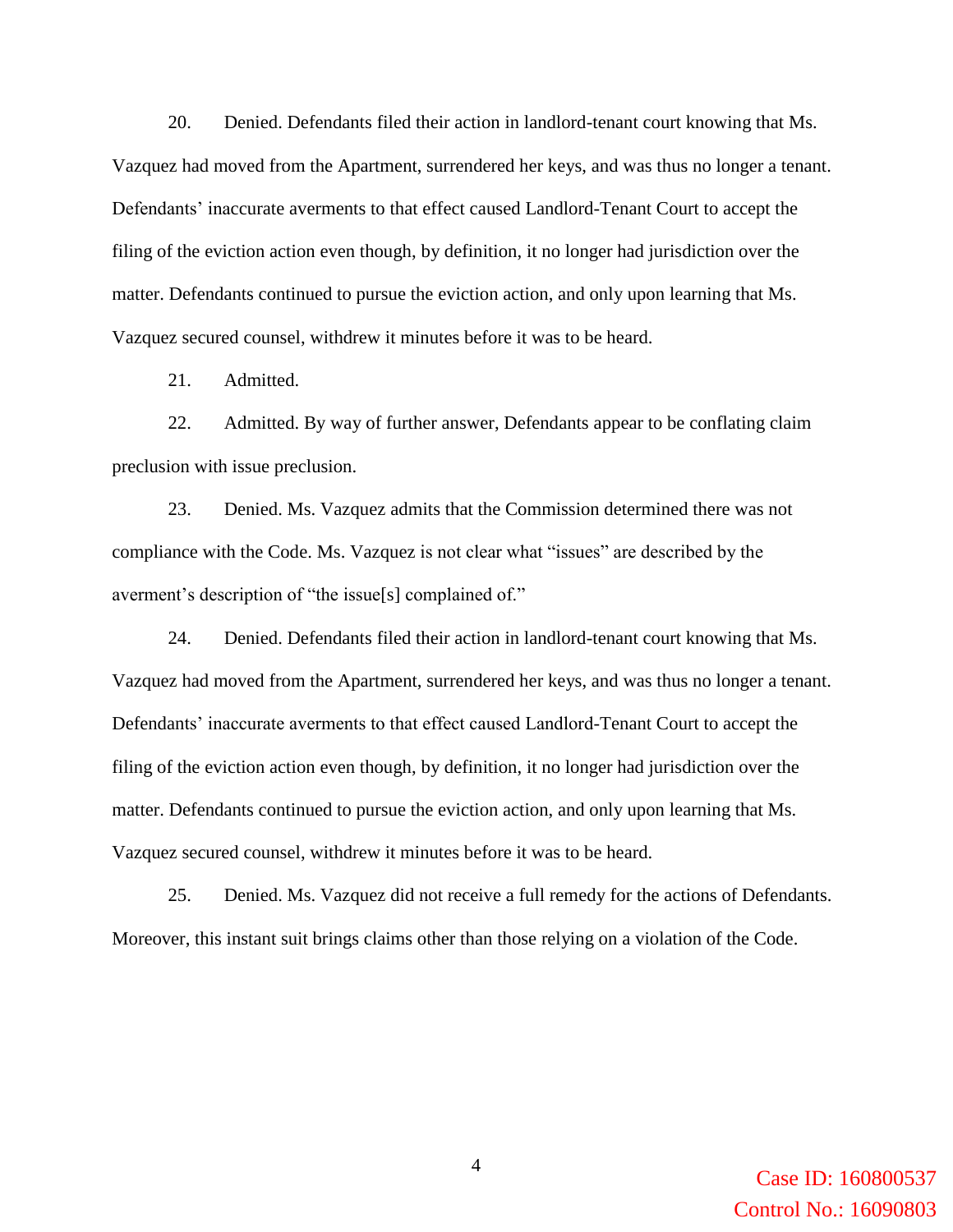26. Denied.<sup>2</sup> By way of further response, Ms. Vazquez notes that such an argument which would eliminate all eviction actions in the City of Philadelphia—is disclaimed by the Code itself, which states, that while tenants have a private right of action, "such private right of action neither limits nor expands the rights of private parties to pursue any legal rights and claims they may possess under a written agreement. . . ." Phila. Code § 9-3901.

26. Denied. Ms. Vazquez admits the Commonwealth follows res judicata, but denies it applies to bar any claims before this Court.

27. Denied. Res judicata bars claims that could have been raised in a previous proceeding. None of the claims here could have been raised at the Commission.

28. Denied. None of the claims at issue were before the Commission and none were disposed by the Commission. Defendants are conflating issue preclusion and claim preclusion.

29. Denied. None of the claims at issue were before the Commission and none were disposed by the Commission. Defendants are conflating issue preclusion and claim preclusion.

30. Denied. None of the claims at issue were before the Fair Housing Commission, and Ms. Vazquez denies that "the remaining counts . . . necessarily rely on counts 1 & 2."

#### **NEW MATTER**

31. Defendants failed to attach a memorandum of law or brief that complies with the Rules of Civil Procedure.

32. Defendants failed to attach a notice to plead, as required by the Rules of Civil Procedure.

33. Defendants failed to ask Ms. Vazquez for an extension of time to file a brief.

34. Defendants failed to move this Court for an extension of time to file a brief.

 $\overline{a}$ 

<sup>&</sup>lt;sup>2</sup> Defendants' objections appear to inadvertently contain two paragraphs numbered 26. Plaintiff addresses them in order.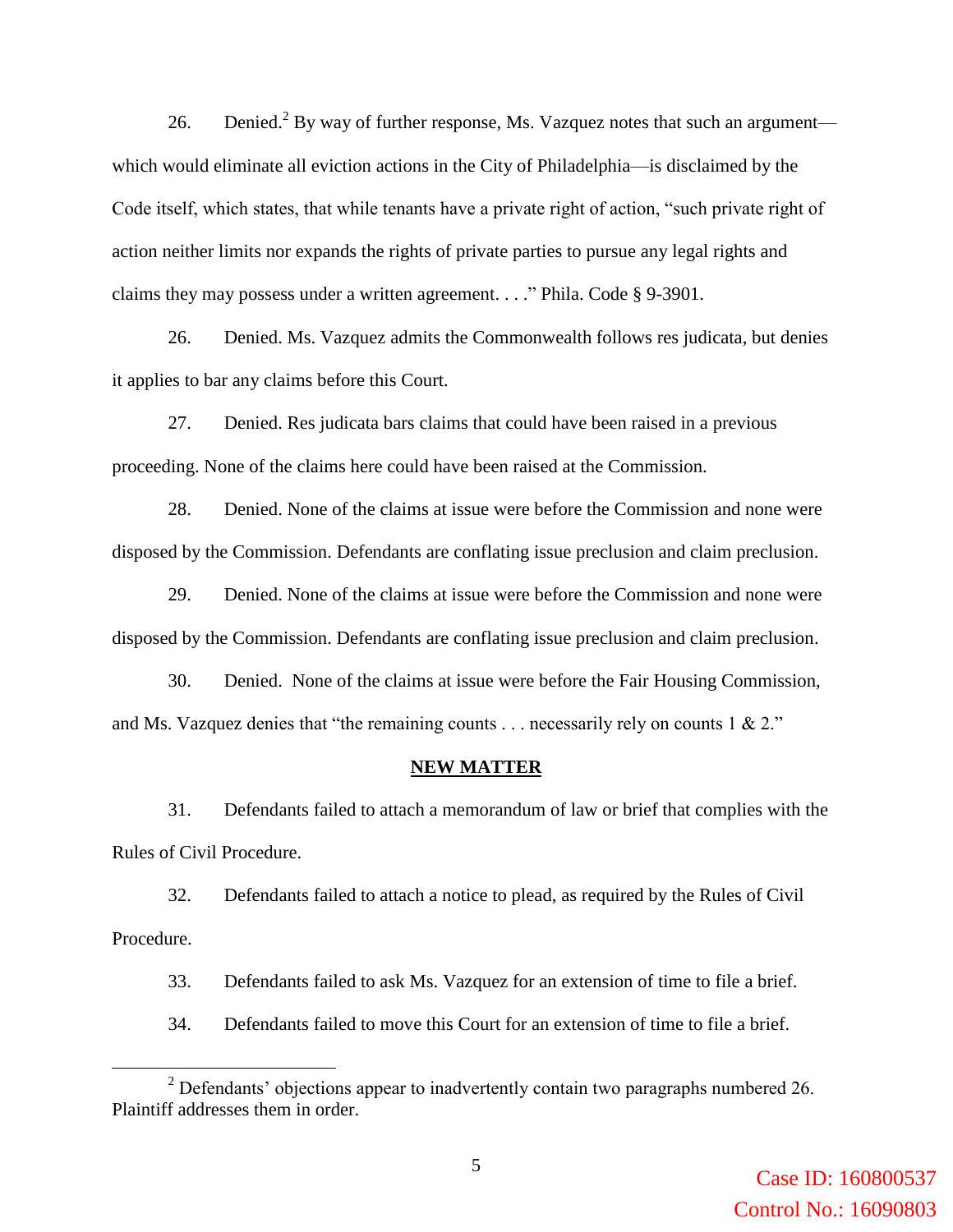WHEREAS Defendants' Preliminary Objections are legally insupportable, Ms. Vazquez

requests that they be overruled.

Respectfully submitted,

Dated: September 26, 2016 /s/ Daniel Urevick-Ackelsberg Daniel Urevick-Ackelsberg, Esquire

COMMUNITY LEGAL SERVICES Michael Carroll, Esquire Atty. ID. No.: 27969 mcarroll@clsphila.org 1424 Chestnut Street Philadelphia, PA 19102 215-981-3700 mcarroll@clsphila.org

PUBLIC INTEREST LAW CENTER Jennifer R. Clarke, Esquire Atty. ID. No.: 49836 Daniel Urevick-Ackelsberg, Esquire Atty. ID. No.: 307758 1709 Benjamin Franklin Parkway 2nd Floor Philadelphia, PA 19103 267-546-1316 dackelsberg@pubintlaw.org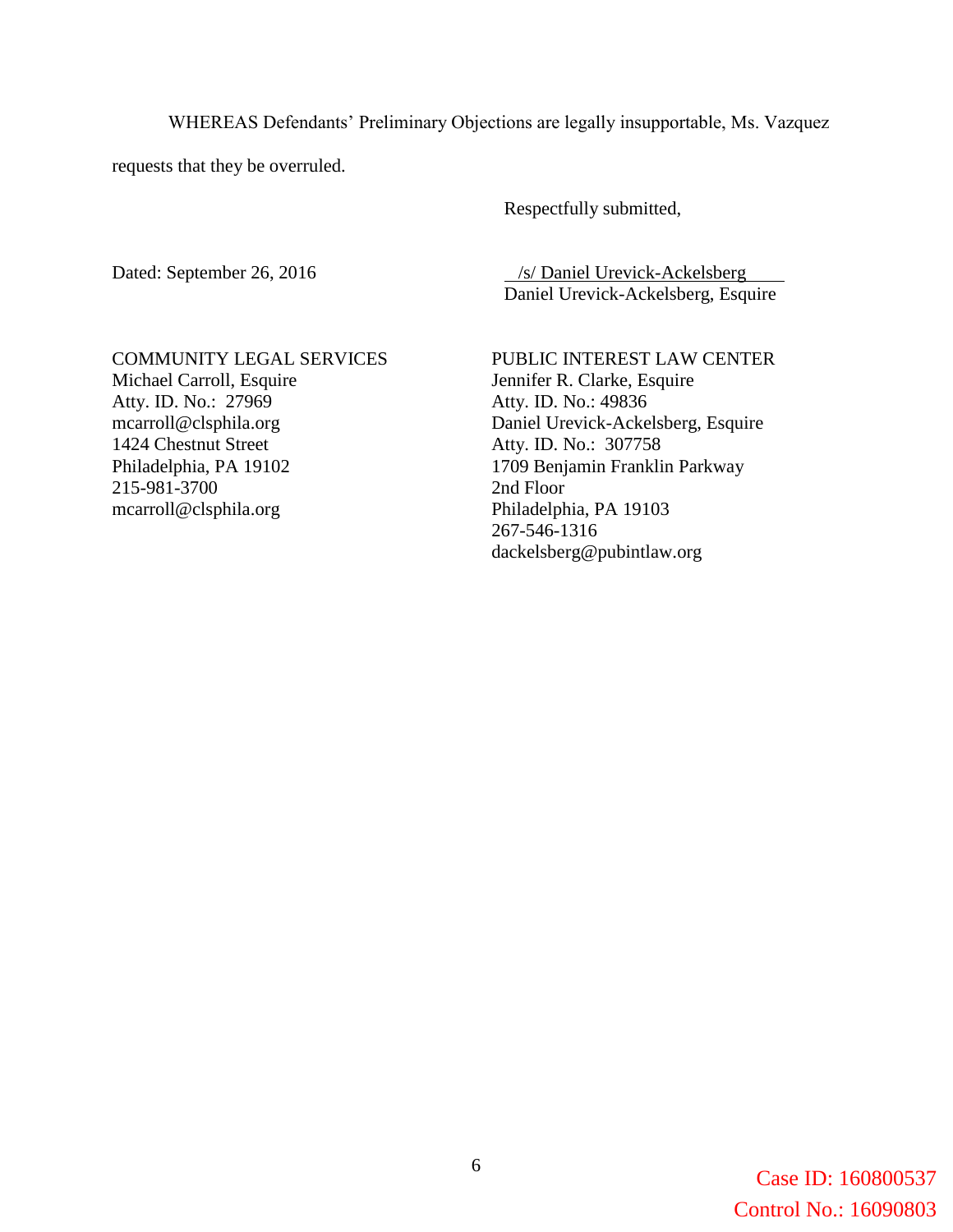### **VERIFICATION**

I, Yazmin Vazquez, depose and state subject to the penalties of 18 Pa.C.S. § 4904 relating to unsworn falsification to authorities that I am the Plaintiff in this matter and the allegations set forth herein are true and correct to the best of my knowledge, information, and belief.

Ya<del>zmin</del>/Vazquez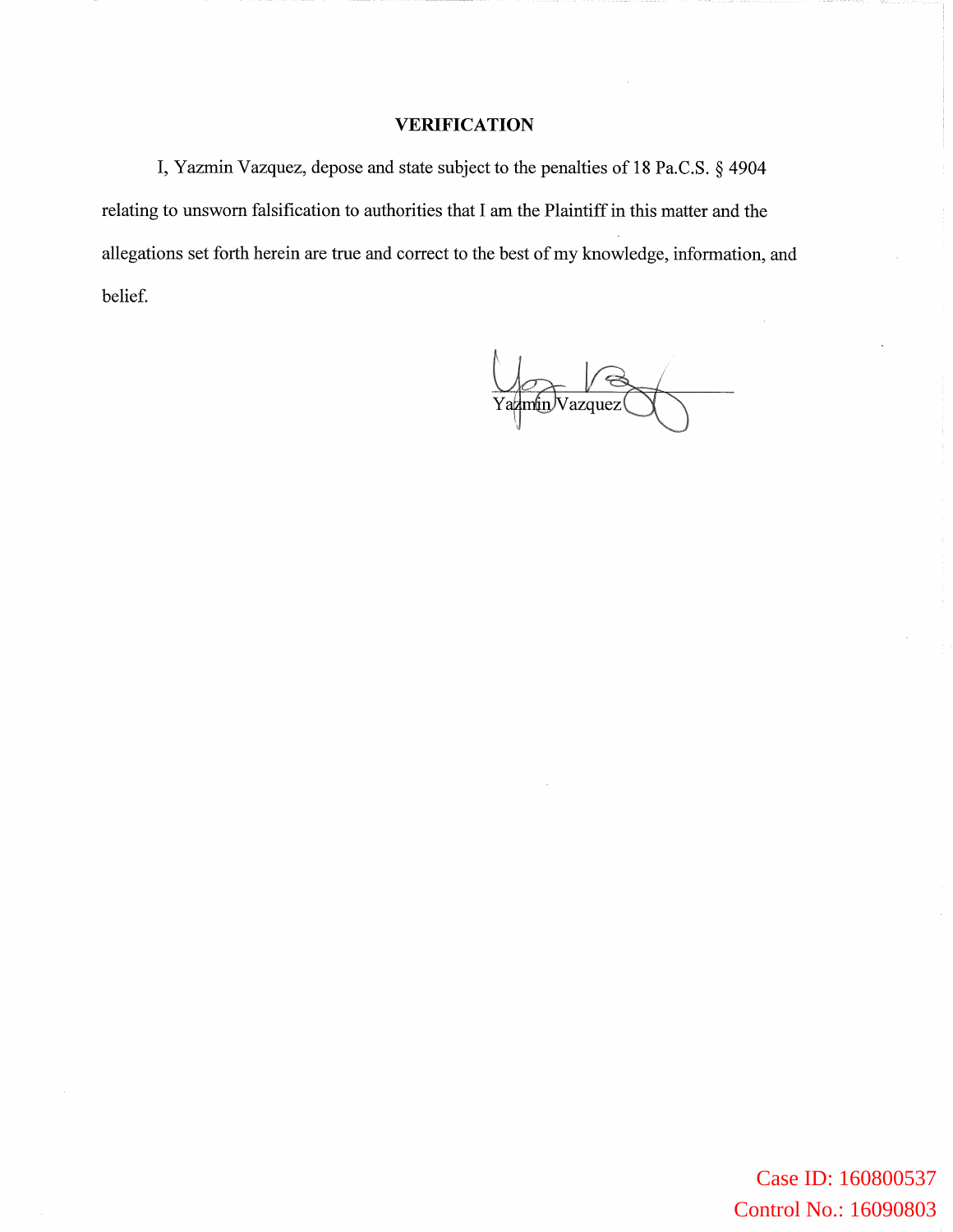PUBLIC INTEREST LAW CENTER By: Daniel Urevick-Ackelsberg, Esquire Atty. ID No.: 307758 dackelsberg@pubintlaw.org By: Jennifer R. Clarke, Esquire Atty. ID No.: 49836 jclarke@pubintlaw.org 1709 Benjamin Franklin Parkway 2nd Floor Philadelphia, PA 19103 215-627-7100 COMMUNITY LEGAL SERVICES By: Michael Carroll, Esquire Atty. ID No.: 27969 mcarroll@clsphila.org 1424 Chestnut Street Philadelphia, PA 19102 215-981-3700 Attorneys for Plaintiff YAZMIN VAZQUEZ, Plaintiff v. MARC A. GILBERT and COURT OF COMMON PLEAS PHILADELPHIA COUNTY CIVIL DIVISION AUGUST TERM, 2016

OBARA INVESTMENT REALTY ADVISORS, LLC Defendants.

NO. 537

# **PLAINTIFF YAZMIN VAZQUEZ'S MEMORANDUM OF LAW IN SUPPORT OF HER ANSWER TO DEFENDANTS' PRELIMINARY OBJECTIONS**

# **I. MATTER BEFORE THIS COURT**

Preliminary Objections of Defendants Marc A. Gilbert and Obara Investment Realty

Advisors, LLC ("Obara Investment").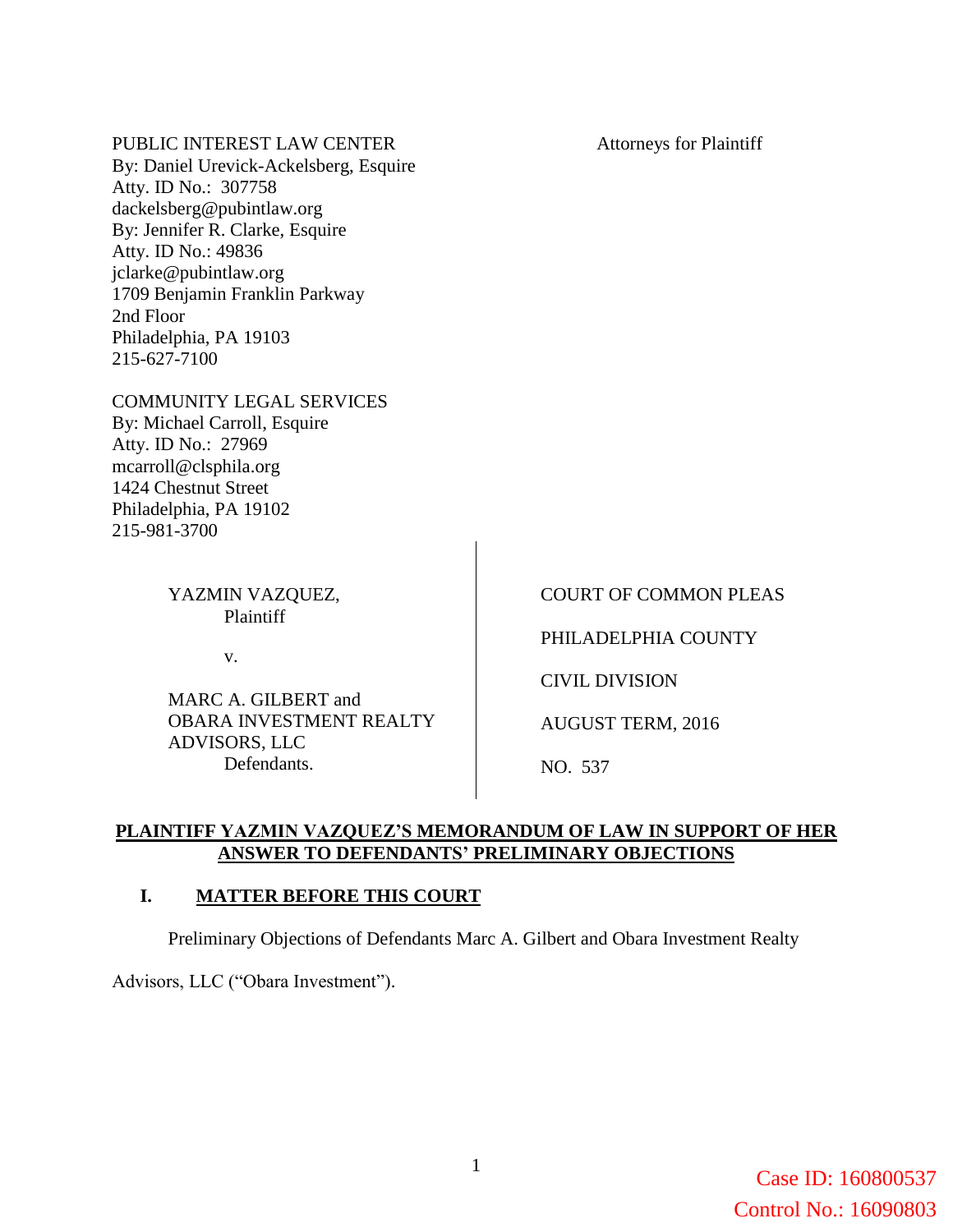### **II. STATEMENT OF QUESTIONS INVOLVED**

1. Should this Court overrule preliminary objections when Defendants failed to include a memorandum of law that provides facts, questions for the court, and controlling authority, and failed to include a notice to plead, all in violation of the Rules of Civil Procedure?

Suggested answer: Yes.

2. To the extent this Court gets to the merits of these questions, does the Philadelphia Code provide a private of action for tenants against landlords who illegally collected rent?

Suggested answer: Yes.

3. To the extent this Court gets to the merits of these questions, does res judicata preclude a plaintiff who has alleged an unfair rental practice before the Fair Housing Commission from bringing separate claims in a court of general jurisdiction?

Suggested answer: No.

#### **III. FACTS**

#### **A. Introduction**

Each year, approximately 30,000 Philadelphians are sued in landlord-tenant court. Compl. ¶ 1. They are often poor, unrepresented, and unequipped to assert their legal rights under state and local law. *Id.* That these tenants regularly proceed without counsel creates a dramatic power imbalance in both landlord-tenant court and in the Philadelphia rental market. *Id.* at ¶ 2. Landlords, their attorneys, or their property managers may demand money and possession when they have no legal right to do so, all the while making clear misstatements about the conditions of substandard properties in which tenants live. *Id*. And with few lawyers regularly representing poor tenants, little about this dynamic changes. *Id*.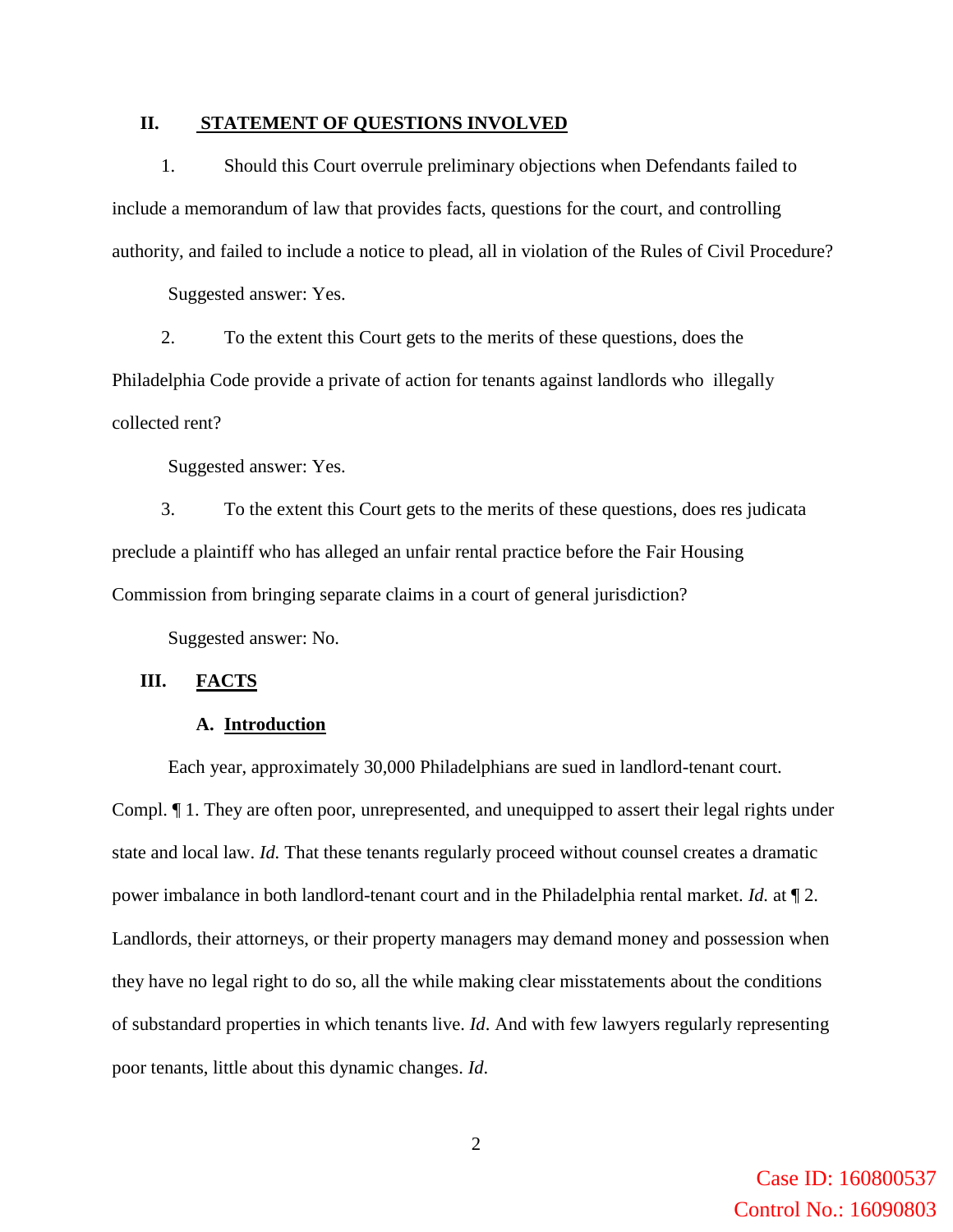The underlying eviction suit against the plaintiff in this action is emblematic of this problem. *Id.* at ¶ 3. In December 2013, Yazmin Vazquez, a low-income Philadelphian and caregiver for her then-newborn nephew, rented an apartment from Marc Gilbert, a New Yorkbased landlord. *Id.* That apartment was unlicensed, vermin-infested, without working heat, and had raw sewage leaking in the basement. *Id.* When Ms. Vazquez complained about the unsanitary and unsafe conditions of her apartment—both to Philadelphia officials and to Gilbert and his property management company—the defendants engaged in a harassment campaign against her, attempting to dispossess her through self-help measures outside of the law, and when that failed, by filing an eviction complaint against her that contained multiple misrepresentations and demanded rent and other charges that she did not owe. *Id.*

### **B. The Parties and the Property Conditions**

Ms. Vazquez is a low-income resident of Philadelphia, who spent approximately two years as caregiver for her nephew, doing so from the time he was one month old, and caregiver for her mother, a woman who suffers from diabetes, asthma, and cardiac ailments. *Id.* In December of 2013, she rented a second floor apartment ("the Apartment") at 1122 W. Loudon Street, Philadelphia, PA 19141 from Gilbert, the record owner of the property. *Id.* Gilbert is an owner of various properties in low-income neighborhoods in Philadelphia, and on at least seven occasions he has been sued by the City of Philadelphia for his failure to comply with Philadelphia laws regulating the licensing and maintenance of his rental properties. *Id.* at ¶¶ 7-8.

When Ms. Vazquez moved in, Defendant Gilbert did not have a rental license for the Apartment, as required by Philadelphia law, *see* Phila. Code § 9-3902(1)(a), nor did he ever provide Ms. Vazquez a Certificate of Rental Suitability, an attestation as to the suitability of the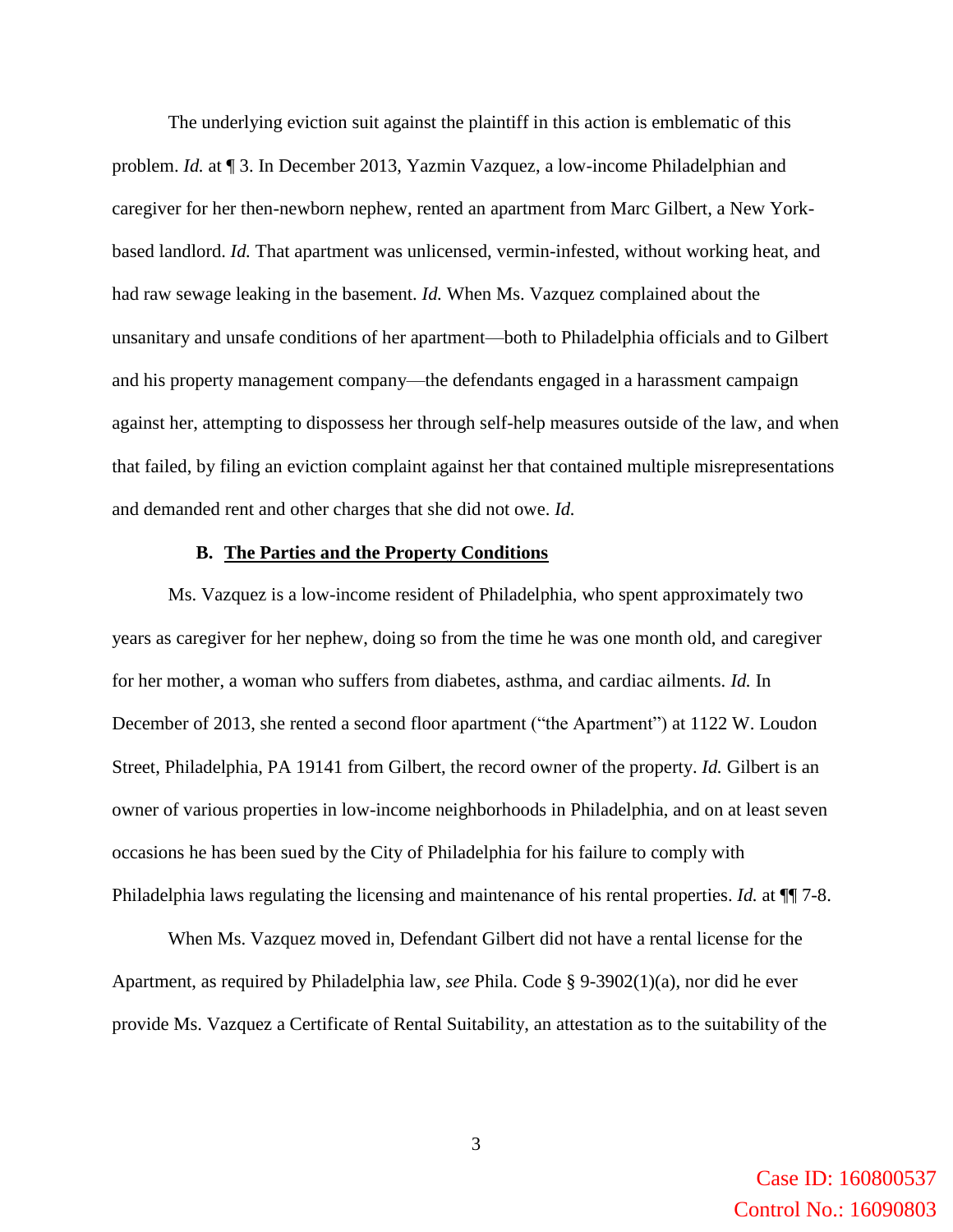unit, or the Partners for Good Housing Handbook, also as required by the Code, *see id.* § 9- 3903(1)(a). *Id.* at ¶¶ 11-15.

By the end of her first night in the property, Ms. Vazquez realized that the heating system was not properly heating the Apartment, and told this to Gilbert. *Id.* at ¶ 16. Soon thereafter, Gilbert arrived at the Apartment to collect a security deposit and rent. *Id.* at ¶ 17. Instead of using this visit as an opportunity to repair the malfunctioning radiators, Gilbert brought Ms. Vazquez a single space heater, to heat the four room, one bathroom apartment. *Id.* at ¶ 18. And while Ms. Vazquez continued to ask Gilbert to repair the heating system, he never did, and over the course of three winters, Ms. Vazquez obtained warmth from up to five space heaters at the same time, four of which she paid for herself, paying ever higher electrical bills along the way. *Id.* at ¶ 19.

The lack of heat was far from the only defective condition in the Apartment: It was infested by mice and roaches, windows were cracked, light fixtures were defective, the stove did not work properly, smoke detectors were not properly installed, and for months, raw sewage was leaking in the basement. *Id.* at ¶ 20. Ms. Vazquez notified Gilbert of these conditions, but he failed to remedy them. *Id.* at ¶ 21.

Defendant Gilbert also failed to comply with the lease governing the rental. That lease provides that utilities were to be paid for by Gilbert. *Id.* at ¶ 23. Gilbert did not, in fact, pay the electrical or gas service. *Id.* at ¶ 24. And in spring 2015, as Ms. Vazquez was unable to keep up with her gas bills, PGW turned off her service. *Id.* at  $\P$  25. For months thereafter, Ms. Vazquez, already consistently without working heat, lost her hot water, too, causing her to bathe herself with water heated from an electric stove. *Id.*

Until in or around fall 2015, Gilbert actively managed the property and personally collected the rent. *Id.* at ¶ 28. At that point he hired Defendant Obara Investment Realty

> Case ID: 160800537 Control No.: 16090803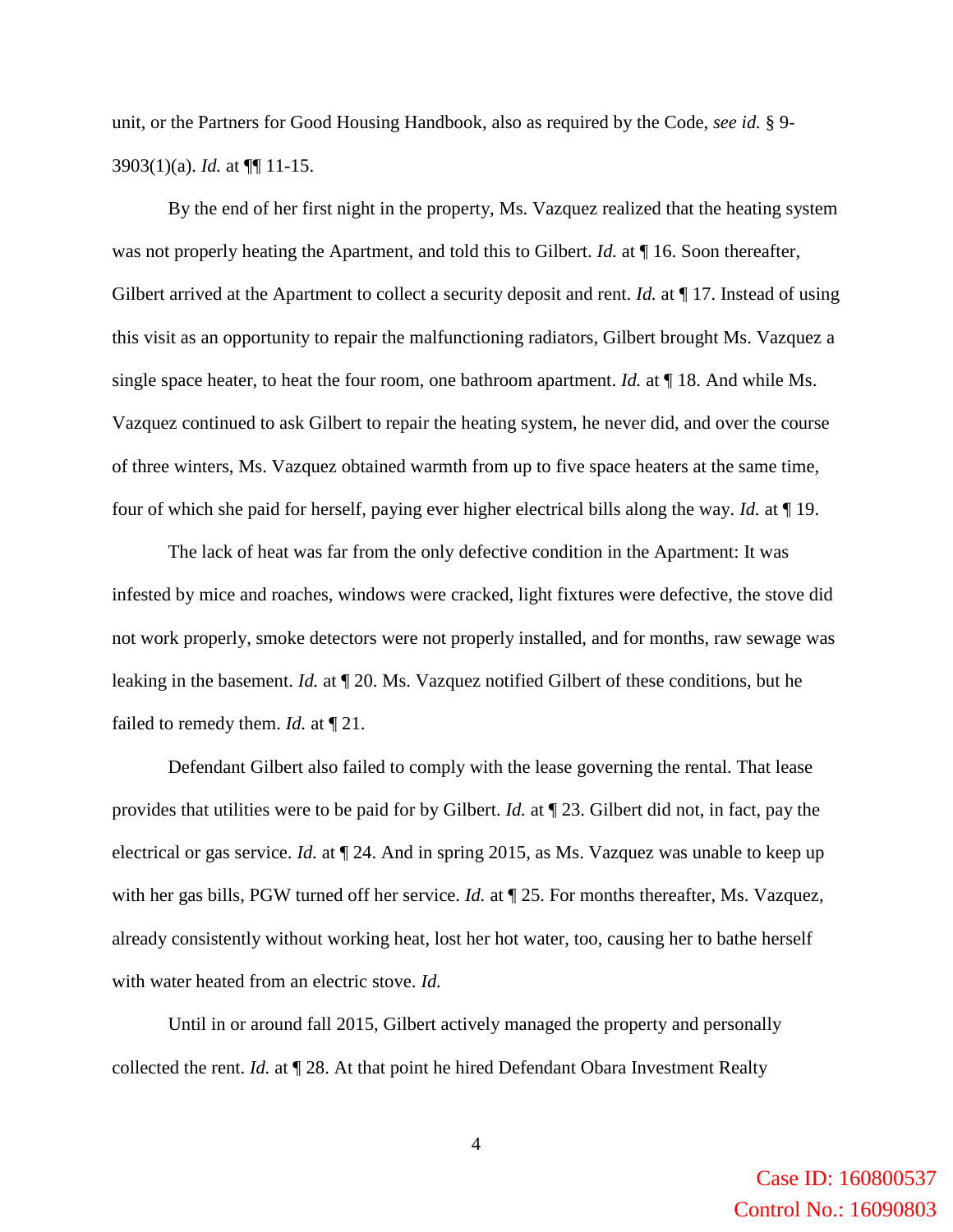Advisors, LLC ("Obara Investment") to manage the property, conduct needed repairs, and collect rent. *Id.* at ¶ 29. Most of Obara Investment's work was carried out by its employee and authorized agent, Kwame Johnson. *Id.* at ¶ 30. As she did with Gilbert, Ms. Vazquez made repeated requests to Johnson that he repair the heater and other deficiencies in the Apartment, but he failed to do so. *Id.* at ¶ 31. Thus, during the entire period of Ms. Vazquez's tenancy, the heating system failed to heat the Apartment. *Id.* at ¶ 32.

#### **C. The Effect on Ms. Vazquez's Well-Being**

The conditions in the Apartment affected Ms. Vazquez's mental and physical health. *Id.* at ¶ 33. When, for example, the weather turned cold or when the sewage smell grew stronger, she was forced to place her nephew at night in the care of others, so that he could sleep in a warm room, be bathed in warm running water, and would not have to inhale the smell of sewage. *Id.* at ¶¶ 27, 37. This caused her intense anguish. *Id.* at ¶ 36.

The smell of raw sewage also made Ms. Vazquez sick to her stomach, and made her feel depressed and isolated, because she was embarrassed to have anyone come into her home. *Id.* at ¶¶ 34-35. She believes the cold of the Apartment caused her mother to become ill, and forced her into the hospital. *Id.* at ¶ 38. This also caused Ms. Vazquez to feel anger, guilt, and shame. *Id.* In total, the conditions of the Apartment made Ms. Vazquez physically ill, unable to sleep, gave her nightmares, caused her to cry frequently and to gain weight, and otherwise made her feel extremely depressed and anxious. *Id.* at ¶ 41.

#### **D. Ms. Vazquez Asserts her Rights to Safe Housing**

In January 2016, Ms. Vazquez complained to the City of Philadelphia's Department of Licenses and Inspections ("L&I") about the defendants' failure to remedy the Apartment's substandard conditions. *Id.* at ¶ 42. As a result, on February 4, 2016, an inspector from L&I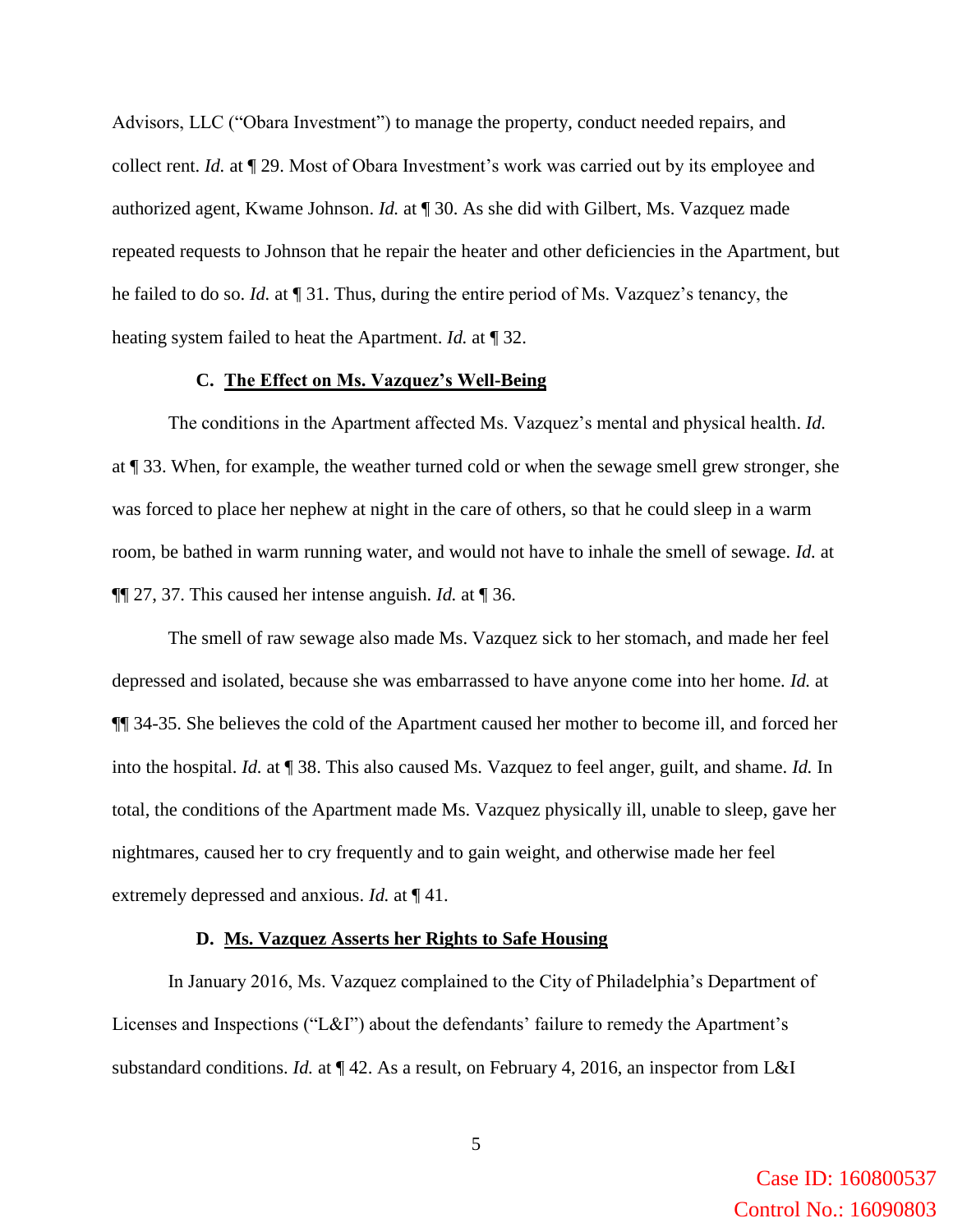visited the property, and found numerous violations, including, among other things, vermin infestation and inadequate heat. *Id.* at ¶ 44.

During the same period, Ms. Vazquez emailed Johnson, informing him that she would move out of the Apartment by the end of February 2016. *Id.* at ¶ 43. In response, Johnson visited her Apartment and tried to convince her to stay, telling her that the defendants wanted her to continue living there, and offering that they would lower her rent, while promising to make needed repairs. *Id.* at ¶ 46. On that basis, Ms. Vazquez agreed to remain in the Apartment. *Id.*

On the same day as her meeting with Johnson, L&I reinspected the Apartment, and cited its inoperable heater, mice and roach infestations, a malfunctioning stove and light fixtures, cracked windows, and raw sewage in the basement. *Id.* at ¶ 47. Based upon these violations, L&I found the property to be "unfit for human occupancy," and sent these notices to Gilbert. *Id.* at ¶ 48.

### **E. Defendants Begin Retaliation Campaign against Ms. Vazquez**

In early March, Johnson returned to the property and told Ms. Vazquez that Defendant Gilbert had rejected the proposal that Johnson had made for Ms. Vazquez to stay, and that they would instead find a tenant who would pay rent and not complain. *Id.* at ¶¶ 50-51. Soon thereafter, L&I returned to the property and found the same conditions. *Id.* at ¶52. L&I sent a "final warning" to Gilbert on March 15, 2016. *Id.* at ¶ 53. Ten days later, Johnson delivered a notice to quit the Apartment to Ms. Vazquez, alleging that she was delinquent in her rent. *Id.* at  $\P$ 54. The notice was signed by Obara Investment Managing Partner Joe Quinones and threatened that if Ms. Vazquez did not pay within three days, an eviction would be filed against her, and that she would be responsible for court costs, plus an "eviction filing fee of \$150 and court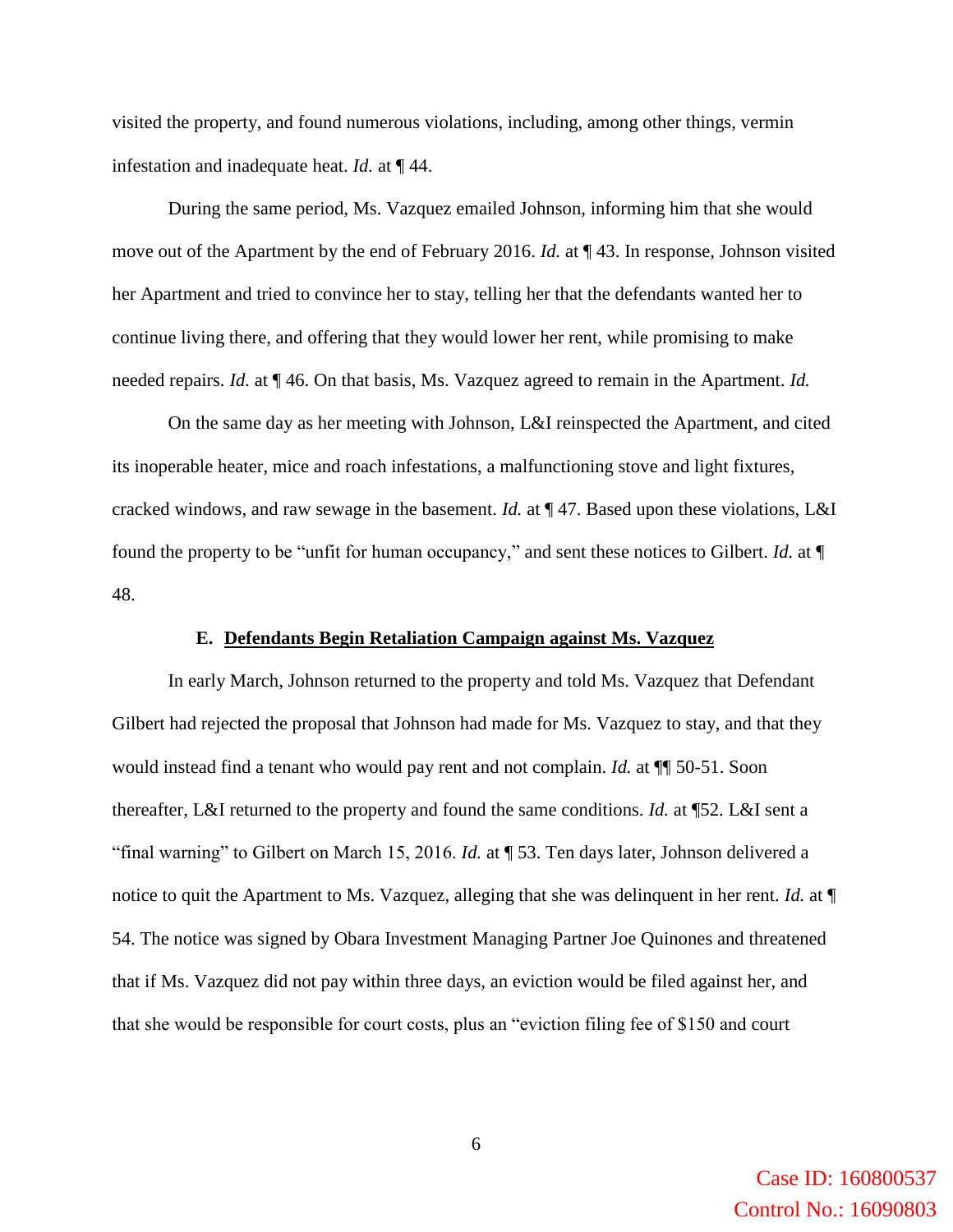appearance fee of \$250." *Id.* at ¶ Finally, the letter also threatened that an eviction would be a "**permanent mark on [her] credit**." *Id.* at ¶ 57.

There was no legal authority for the defendants to give Ms. Vazquez only three days notice, because the written lease expressly provided that Ms. Vazquez was to receive thirty days notice. *Id.* at ¶ 60. Defendants, however, illegally acted before three days expired. *Id.* at ¶ 61. On or around the early morning hours of the next day, March 23, an Obara Investment employee arrived at the Apartment, and attempted to change Ms. Vazquez's locks and lock her out of the Apartment. *Id*. When Ms. Vazquez threatened to call the police, the employee left. *Id.* at ¶ 62.

Around this time, Ms. Vazquez went to a tenants' rights organization, which informed her of Philadelphia landlord-tenant laws. *Id.* at ¶ 64. With knowledge of Philadelphia law, and in response to the actions of the defendants, Ms. Vazquez filed a complaint with the Philadelphia Fair Housing Commission against the defendants. *Id.* at  $\P$  65. She alleged unfair rental practices, based upon the conditions of her Apartment and based upon alleged retaliation for her reporting of violations to L&I. *Id.*

When Ms. Vazquez returned to the Apartment after filing the Fair Housing Commission complaint, Johnson and Quinones were both there, and were attempting to change her locks illegally for a second time. *Id.* at ¶ 66. Ms. Vazquez pleaded for them to leave and informed them that she had filed the Fair Housing Commission complaint. *Id.* at ¶ 67. After a prolonged confrontation and under duress, she promised to move out of the Apartment on March 28, 2016 and Johnson and Quinones left the premises. *Id.* at ¶ 68.

## **F. Ms. Vazquez Moves out, but Defendants, without a Legal Basis, Sue her Anyway**

On March 28, 2016, Ms. Vazquez moved out of the Apartment. While she was moving out, an Obara Investment employee inspected the Apartment, and relayed the conditions to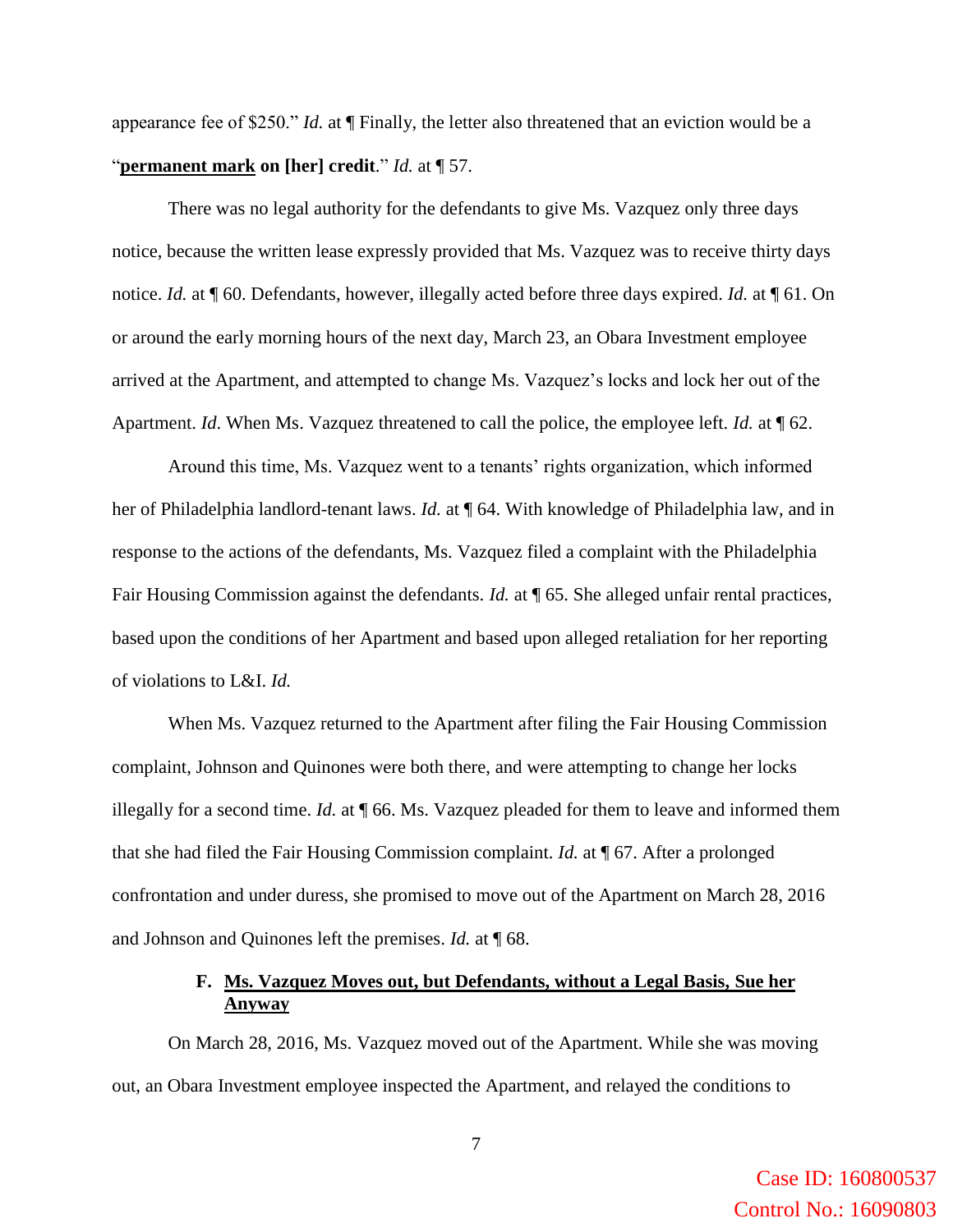Johnson over the phone, and upon completion of the inspection, she handed over her keys, surrendering possession of the unit. *Id.* at  $\P$  69-70.

On April 1, 2016, Gilbert, through Johnson, filed an eviction suit against Ms. Vazquez. *Id.* at  $\P$  71. The complaint falsely stated that Gilbert had no knowledge of any outstanding L&I violations, that the Apartment was fit for its intended use, and that Ms. Vazquez refused to surrender possession of the property. *Id.* at  $\P$  74. Moreover, the complaint demanded rent that was not owed, and demanded the same "eviction fee" and "court appearance fee" with which Obara Investment had threatened Ms. Vazquez. *Id.* at ¶ 77. Making the intent of the eviction suit clear, Johnson told Ms. Vazquez that he would withdraw it if she withdrew her complaint with the Fair Housing Commission. *Id.* at ¶ 78.

On May 11, 2016, the Fair Housing Commission heard testimony and entered an order against Gilbert and Obara Investment. *Id.* at ¶ 79. Among other things, the Commission stated that the eviction was retaliatory, that the Apartment was unlicensed for most of Ms. Vazquez's tenure, that Ms. Vazquez was never given a Certificate of Rental Suitability, and that the defendants constructively evicted her. *Id.* at ¶ 80. The Commission also noted that Ms. Vazquez had presented troubling testimony that could give rise to other claims against Gilbert, and that a court—not the Commission—should consider those. Compl. Ex. G ¶ 29. Defendants did not appeal that decision within thirty days, rendering it final and unappealable. Compl. ¶ 81.

On May 20, 2016, Ms. Vazquez appeared in landlord-tenant court to defend herself against Gilbert's eviction. Mr. Johnson appeared and sat in court for approximately fifteen minutes. *Id.* at ¶ 83. Upon being notified that Ms. Vazquez had counsel, and minutes before a judge was to appear, he withdrew the case and left court. *Id.* at ¶ 85. Upon information and belief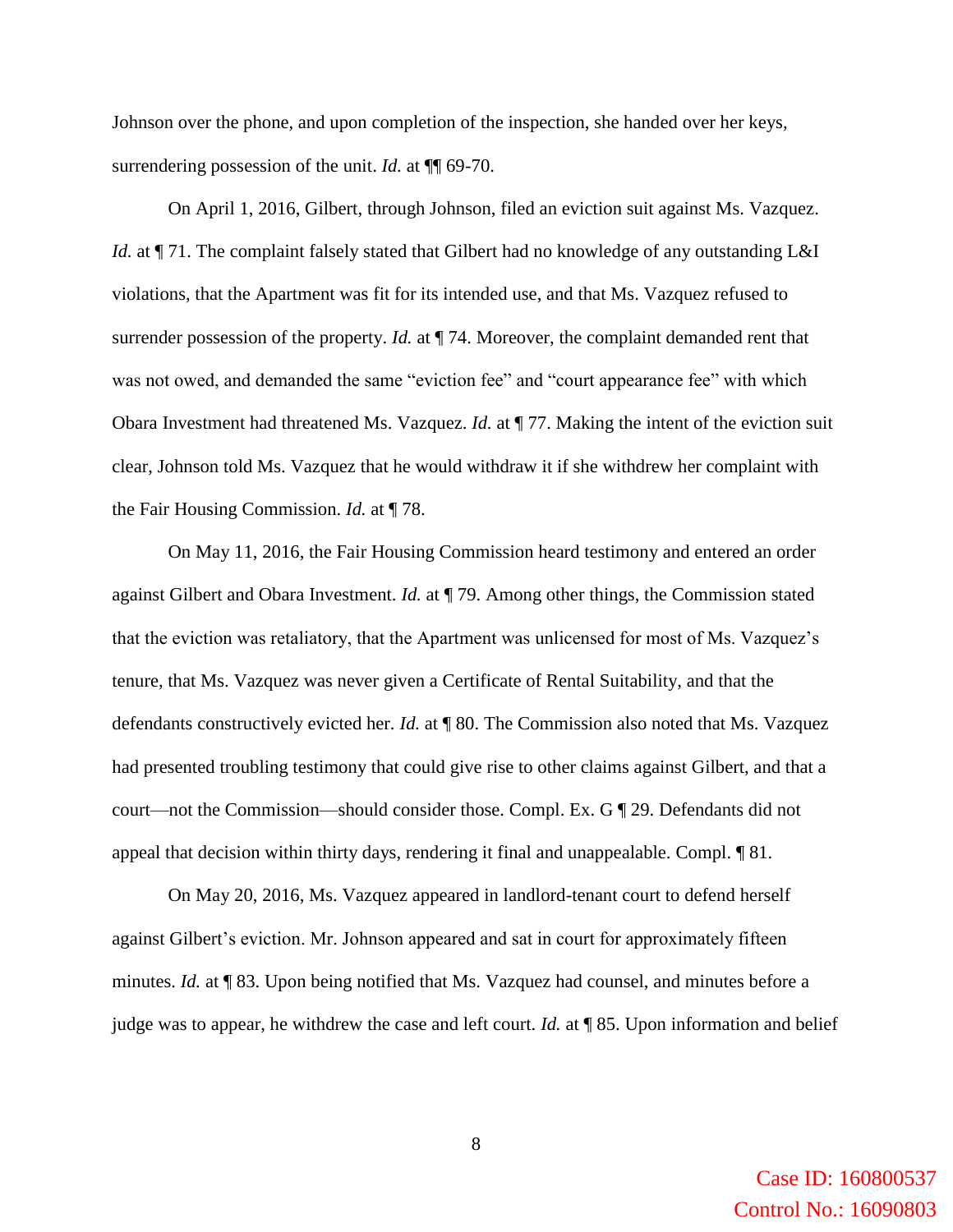he stated to court staff that he had a family emergency. *Id*. To this date, the eviction complaint against Ms. Vazquez has not been re-filed. *Id.* at ¶ 86.

### **G. Ms. Vazquez Brings the Instant Case**

On August 4, 2016, Ms. Vazquez filed the instant suit. She brought claims against the Defendants for Gilbert's violation of the Philadelphia Code, including the Rental Suitability law; Gilbert's breach of multiple provisions of the lease; Gilbert's violation of the Commonwealth's consumer protection law, through numerous deceptive and misleading acts; Gilbert's and Obara Investment's violation of state debt collection law, through their demand for illegal fees and charges not permitted under contract or statute; Gilbert's and Obara Investment's violation of the Dragonetti Act, for their wrongful use of civil proceedings to punish Ms. Vazquez; and, Gilbert's and Obara Investment's violation of the common law tort of abuse of process for that same wrongful use of civil process. *Id.* at 12-18.

#### **IV. ARGUMENT**

Defendants seek to dismiss Ms. Vazquez's complaint with preliminary objections that make a number of assertions without a single citation to any case law and without a notice to plead, both in violation of the Rules of Civil Procedure. On the basis of that failure alone, this Court should overrule the objections. The Court also should overrule the objections because they are without legal basis.

## **A. Defendants' Failure to Include a Compliant Memorandum of Law, or Any Supporting Authority Whatsoever, Fails to Provide a Basis for Dismissing this Action**

Philadelphia Rule of Civil Procedure 1028(c) requires that any preliminary objections "shall be filed . . . with . . . a Brief or Memorandum of Law, as set forth in [Philadelphia Rule] 210." Phila. Civ. R. 1028(c). Rule 210, in turn, requires that each brief "shall contain" a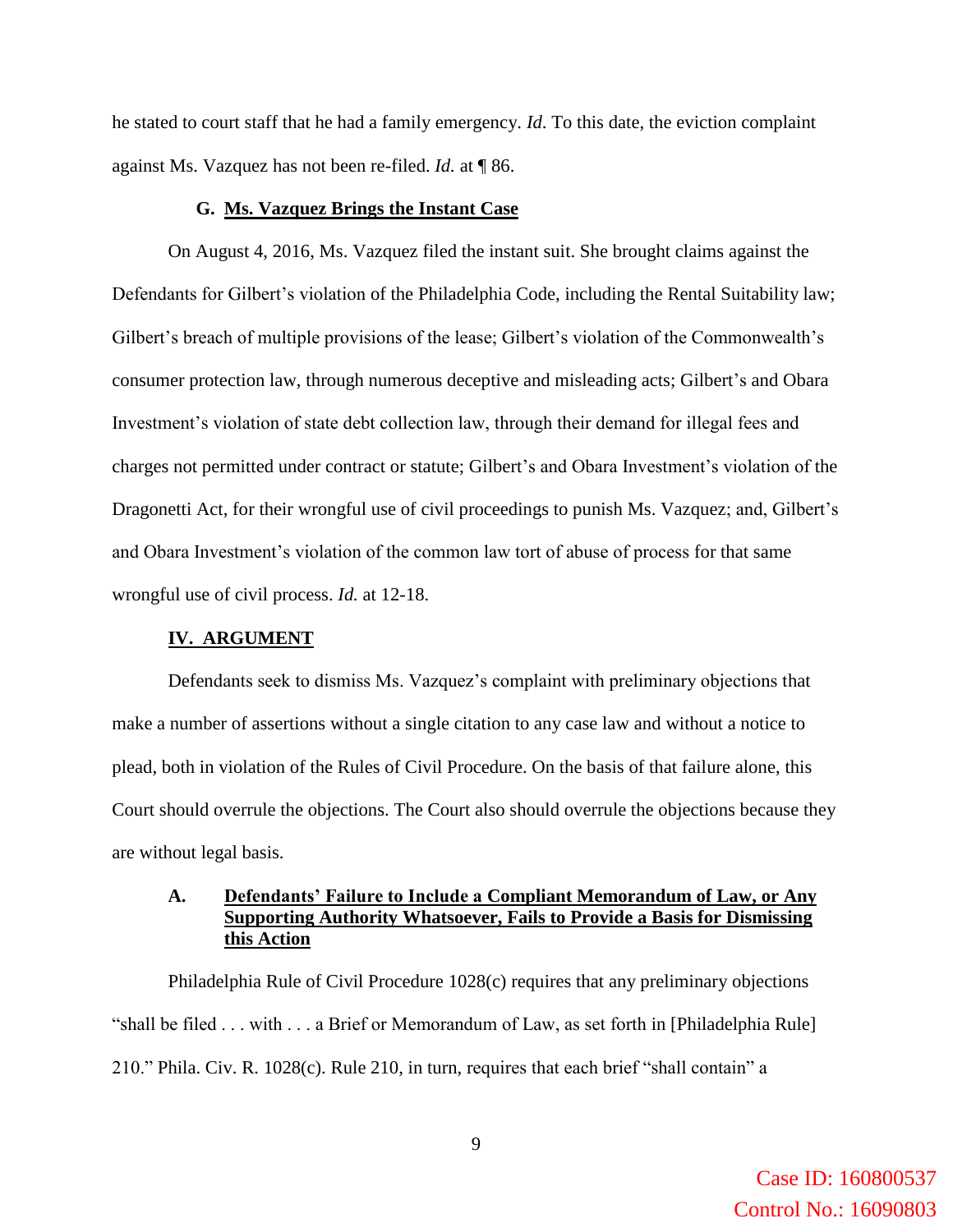statement of questions involved, facts, and argument. Phila. Civ. R. 210. While Defendants attached a document to their objections entitled "memorandum of law," it is anything but, providing no statement of questions presented, no facts, and under the argument section, explaining only that "[c]ase law was not available at the time of filing because the attorney was not hired until near the deadline for this filing" and that Defendants "will submit case law . . . if the Court so allows." Def.s' Mem. 2. Putting aside when case law was "available," Defendants did not seek an extension of time from Ms. Vazquez before filing or seek her consent to file a memorandum after filing, nor did they file a motion for an extension of time from this Court, before or after filing their objections. Instead, they rest upon a "memorandum of law" that fails to point to a single case for the proposition that Ms. Vazquez's complaint should be dismissed. This Court should overrule the objections.

As the Supreme Court has admonished, "[i]t is self-evident that our Rules of Civil Procedure are essential to the orderly administration and efficient functioning of the courts." *Womer v. Hilliker*, 908 A.2d 269, 276 (Pa. 2006). For that reason, courts "expect that litigants will adhere to procedural rules as they are written, and take a dim view of litigants who flout them." *Id*. And while equitable considerations should prevent technical violations from dooming claims, those considerations do not "excuse[]a party who does nothing that a rule requires, but whose actions are consistent with the objectives he believes the rule serves." *Id*. at 271; *accord Leckey v. DOT*, 599 A.2d 856, 856-57 (Pa. 2008) (Per Curiam) (reinstating trial court order of nonsuit for failure to file the Rules, noting that excuse is "available to party a who makes substantial attempt to conform to rule of civil procedure, not to a party who disregards rule's terms entirely and determines for himself what steps he can take to satisfy rule's requirements").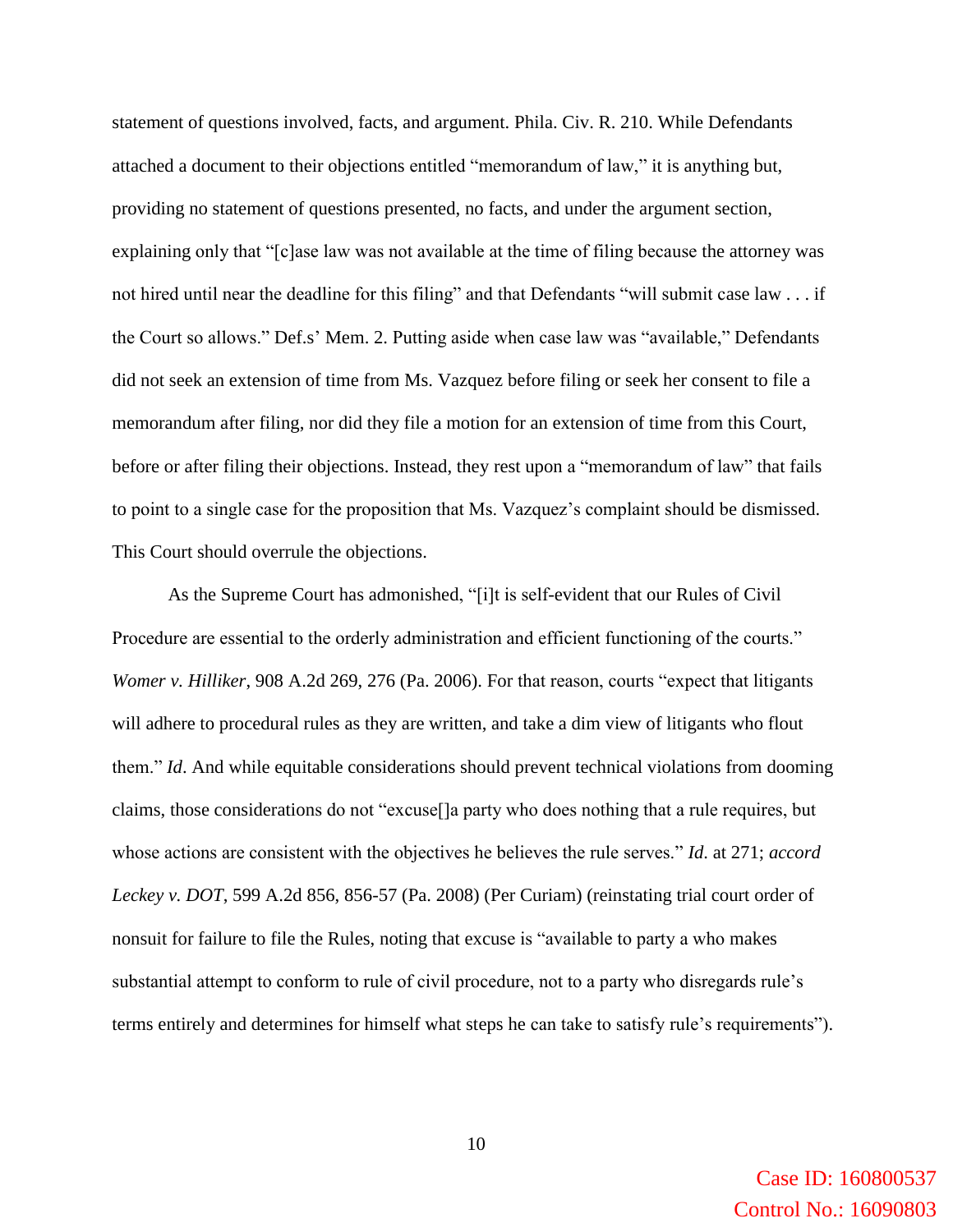Requiring a party to supply actual case law is not a mere formality. It gives an opposing litigant fair notice of the actual basis for a motion, and gives a court case law by which it can make an accurate determination of the issues before it. For that reason, the failure to provide law or analysis dooms a litigant's argument. *See Umbelina v. Adams*, 34 A.3d 151, 161 (Pa. Super. Ct. 2011) ("As the [Appellants] offer no citation to authority or further analysis, we find [their] claims to be waived for lack of development."); *Commonwealth v. Kane*, 10 A.3d 327, 333 (Pa. Super. Ct. 2010) (denying an appellant's argument which "consists principally of bald assertions, unsupported by citation to the record in violation of" the Rules); *see also United States v. Dunkel*, 927 F.2d 955, 956 (7th Cir. 1991) (per curiam) ("A skeletal 'argument,' really nothing more than an assertion, does not preserve a claim . . . . Judges are not like pigs, hunting for truffles buried in briefs."). As a consequence, Courts of the First Judicial District routinely deny motions, preliminary objections, and petitions when they flout the rules, as Defendants have done here. *See Smith v. Morrell Beer Distrib.*, No. 618, 2010 Phila. Ct. Com. Pl. LEXIS 254, at \*2 (C.P. Phila. Aug. 24, 2010) (noting petition for relief was denied for failure to follow Rules); *Feingold v. Berger*, No. 2406, 2009 Phila. Ct. Com. Pl. LEXIS 238, at \*3 (C.P. Phila. Nov. 17, 2009) (noting that Court had "overruled all of Defendants' Preliminary Objections on the grounds that Defendants' Memorandum of Law failed to comply with the requirements of Phila. Civ. R. 210"); *Arnold v. Dorsey*, No. 0345, 2008 Phila. Ct. Com. Pl. LEXIS 262, at \*7 (C.P. Phila. Nov. 17, 2008); (noting a Court previously "had dismissed Plaintiff's motion for failure to file a brief, and had not considered the merits of the claim").

Philadelphia Rules 1028(c) and 210 serve an obvious purpose: a party that seeks the stark remedy of placing a litigant out of court must fully explain its rationale. Defendants have failed to do that here, have not sought an extension from Ms. Vazquez, and have not sought leave from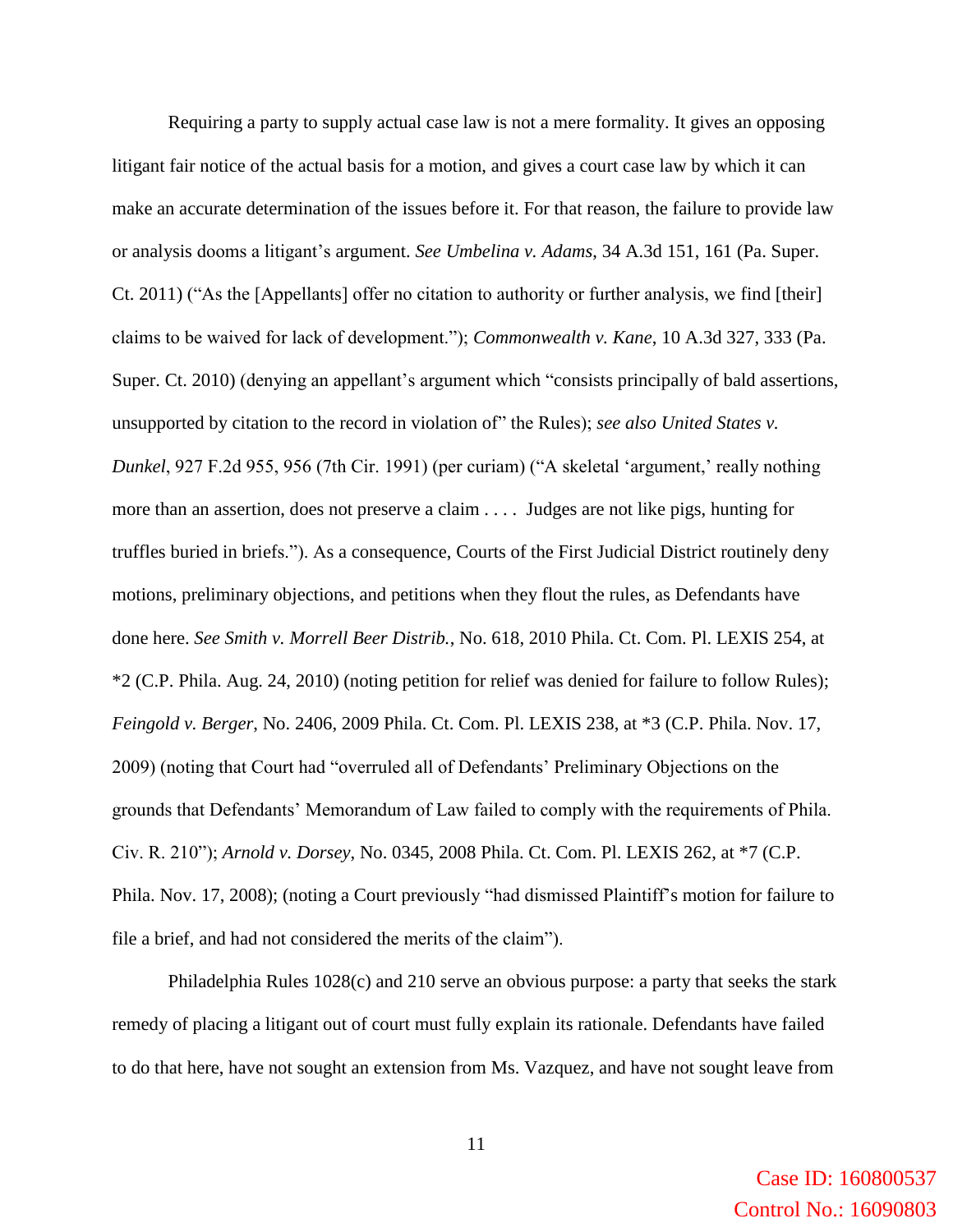this Court to file a brief out of time. They have thus failed their burden, and their objections should be overruled. $3$ 

# **B. The Philadelphia Code Provides A Private Right Of Action against Landlords that Have Illegally Collected Rent**

Defendants' first preliminary objection, brought under Rule 1028(c)(4), makes a sweeping, internally inconsistent argument that tenants are barred from bringing suit against a landlord, despite clear statutory language to the contrary.<sup>4</sup> To the extent the Court reaches the merits of this issue, that objection, which is to one of the complaint's six counts, should be overruled.

When considering a demurrer "the trial court must accept as true all well-pleaded material facts set forth in the complaint and all inferences fairly deducible from those facts." *Yocca v. Pittsburgh Steelers Sports, Inc*., 854 A.2d 425, 436 (Pa. 2004) (internal quotation marks omitted). A court "may not sustain a demurrer unless the *law provides with certainty* that no recovery is possible, and the complaint is clearly insufficient to establish *any right to relie*f." *Bronson v. Investigations Div., Bureau of Special Servs., Dep't of Corr.*, 650 A.2d 1160, 1162 (Pa. Commw. Ct. 1994) (emphasis added). Finally, "[a]ny doubts about sustaining the demurrer are to be resolved against the objecting party*.*" *Parker v. Commonwealth*, 540 A.2d 313, 323 (Pa. Commw. Ct. 1988). When considering the demurrer here, it is clear that it should be overruled,

 $\overline{a}$ 

<sup>&</sup>lt;sup>3</sup> A similar failure specifically bars Defendants' second preliminary objection, brought under Rule 1028(a)(1): the failure to include a notice to plead. That failure relieves Ms. Vazquez from even the duty to respond to those objections. *See* Pa. R.C.P. 1028, note ("Preliminary objections raising an issue an issue under subdivision  $(a)(1)$ ... cannot be determined from the facts of record. In such a case, the preliminary objections must be endorsed with a notice to plead or no response will be required under Rule 1029(d)."); Phila. Civ. R. 1028(c)(3) ("An answer to preliminary objections is required . . . only to preliminary objections raising an issue under Pa.R.C.P. 1028(a)(1), (5), (6), provided a notice to plead is attached to the preliminary objections.").

 $4$  While both Defendants seek to dismiss this claim, it was brought against Gilbert only.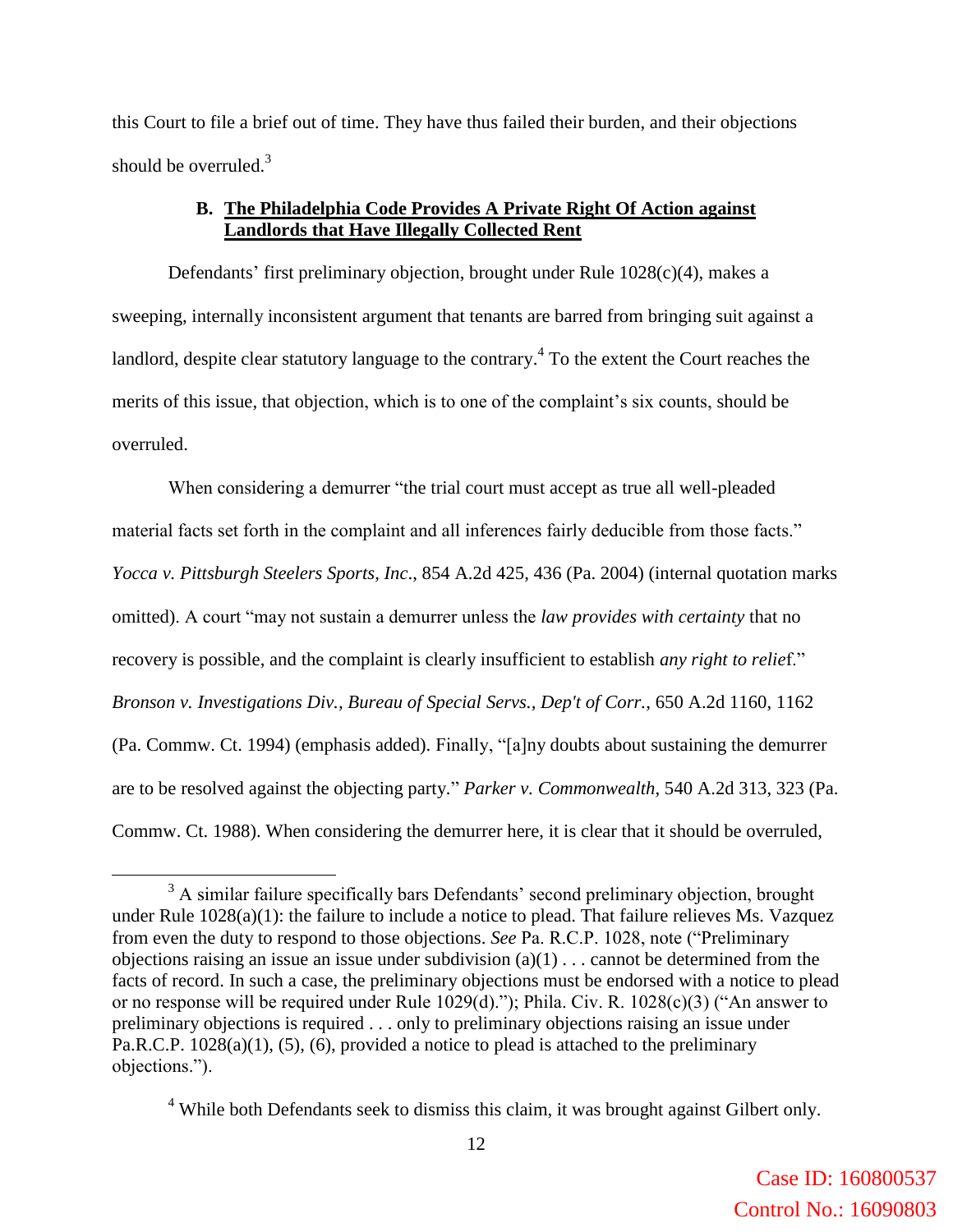for Gilbert's own objections note what is explicit: the Code provides tenants with a right to relief.

Section 9-3903 of the Code requires that a landlord "shall, at the inception of each tenancy, provide to the tenant a Certificate of Rental Suitability that was issued by the Department no more than sixty days prior to the inception of the tenancy," along with "a copy of the owner's attestation to the suitability of the dwelling unit as received by the Department pursuant to § 9-3903(2)(b)(iii), and a copy of the 'City of Philadelphia Partners for Good Housing Handbook.'" *Id.* at § 9-3903(1)(a). These are not mere hortatory requirements. The failure to comply prohibits a landlord from "collecting rent during or for the period of noncompliance," *id.* at § 9-3901(4)(e), and then provides "[a]ny tenant of any property subject to the provisions of [the certificate law] shall have the right to bring an action against the owner of such property to compel compliance . . . .," *id.* at § 9-3901(4)(f).

"Pennsylvania law long has rejected interpretations of the law that result in a right without a corresponding remedy," *Glover v. Udren Law Offices, P.C.*, 92 A.3d 24, 37 (Pa. Super. Ct. 2014) (Wecht, J., dissenting), *rev'd and remanded*, 139 A.3d 195, 196 (Pa. 2016), and here the Code specifically assigns a burden to property owners, a penalty for the failure to do so, and the ability of tenants like Ms. Vazquez to enforce that law. In the face of this clear language, Gilbert does not dispute there *is* a right to relief, an admission which should resolve the demurrer. *See, e.g.*, *Bronson*, 650 A.2d at 1162 (demurrer inappropriate unless "complaint is clearly insufficient to establish any right to relief"). Instead, he argues about the scope of remedy. But as the United States Supreme Court has "often stated, the question of what remedies are available under a statute that provides a private right of action is 'analytically distinct' from

> Case ID: 160800537 Control No.: 16090803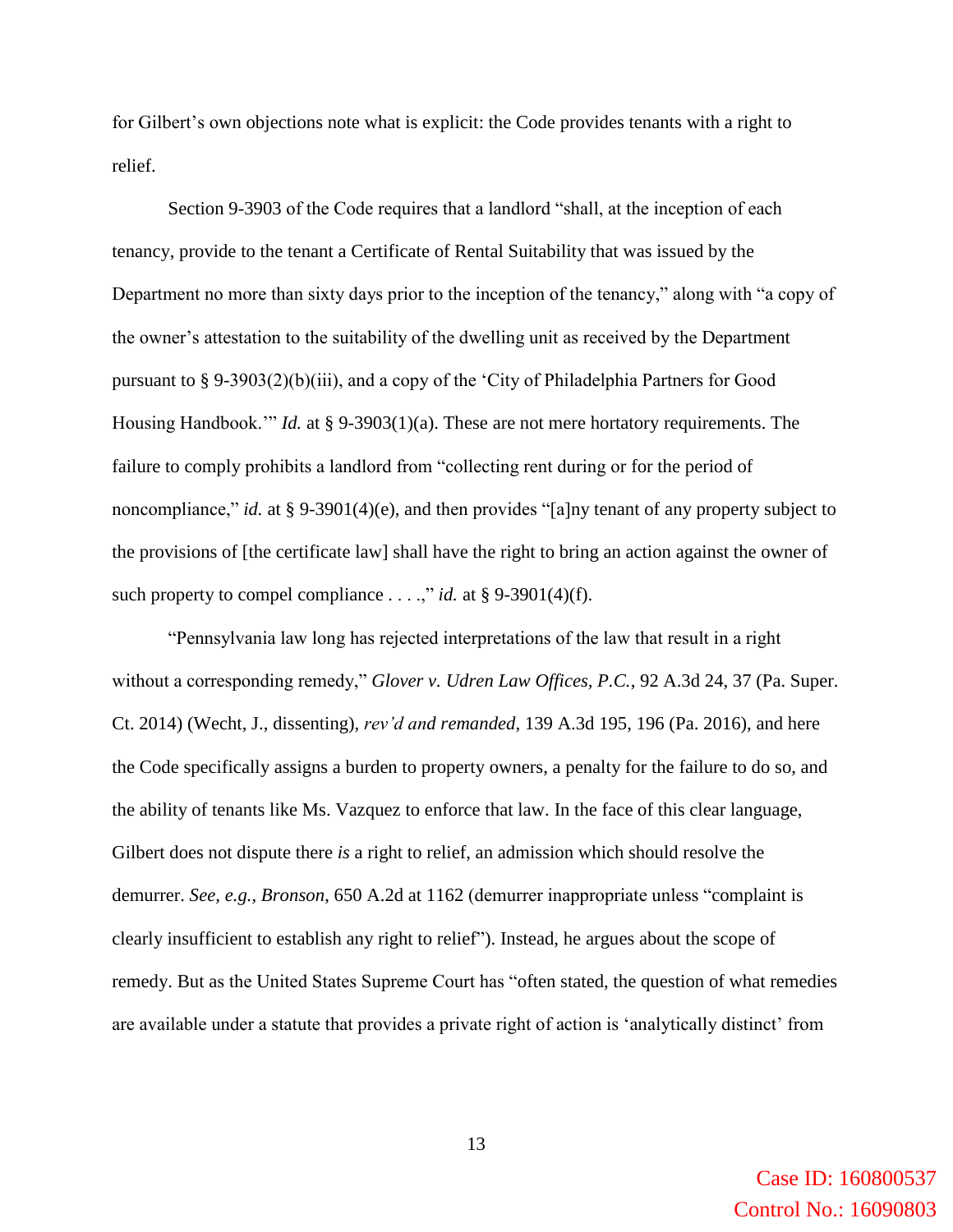the issue of whether such a right exists in the first place." *Franklin v. Gwinnett Cty. Pub. Sch.*,

503 U.S. 60, 65-66 (1992).<sup>5</sup>

Gilbert acknowledges, as he must, that Ms. Vazquez has a right to relief under the Code. His objection should therefore be overruled.<sup>6</sup>

 $6$  To the extent the scope of remedies is appropriately raised by Gilbert at a later stage of this matter, Ms. Vazquez is confident that principles of statutory construction will demonstrate that the Code allows—or more specifically, does not preclude—the recovery of illegally collected rent. *See, e.g*., *Phoenixville Hosp. v. Workers' Comp. Appeal Bd. (Shoap)*, 623 Pa. 25, 41-42, 81 A.3d 830, 840 (2013) (discussing considerations for statutory construction analysis). And pursuant to those principles, allowing for a refund of illegally collected rent "is consistent with the underlying purposes of the legislative scheme." *Schappell v. Motorists Mut. Ins. Co*., 934 A.2d 1184, 1189 (Pa. 2007). The Code prohibits owners from collecting rent when they have failed to comply with the law, and lets tenants enforce it. Allowing a tenant to make that requirement effective, rather than merely hortatory, requires that tenants be allowed to seek a refund of illegally collected rent. That is, repayment of rent "bolster[s] the legislature's objective" in enacting the law. *Id.* at 1190.

The implication of any other interpretation—that owners are allowed to collect illegal rent so long as they don't alert a tenant to the existence of a disclosure law—flies in the face of the law itself, as well as common sense. Moreover, a court always has the equitable power to order disgorgement of illegally collected rent. *See, e.g.*, *Hughey v. Robert Beech Assocs*., 378 A.2d 425, 427 (Pa. Super. Ct. 1977) (noting "a long line of decisions to the following effect: Where one has in his hands money which in equity and good conscience belongs and ought to be paid to another, an action for money had and received will lie for the recovery thereof.") (internal quotation marks omitted). For the same reason, a refund should be available for the failure to seek a housing license. But because this violation is subsumed by the period of time that there was no certificate, overruling the objection on the certificate issue has the same effect.

 $\overline{a}$  $<sup>5</sup>$  This conflation between a right to relief versus the scope of available remedies lays bare</sup> the problem with Gilbert's objection, but even there, he is internally inconsistent, arguing on the one hand, that the Code does not allow for money damages, *see* Prelim. Objs. ¶¶ 12, 14, while stating, on the other, that damages *are* available, just only available from the Fair Housing Commission, *id.* ¶ 19. Ms. Vazquez agrees that money damages—specifically including the right to recoup illegally collected rent—are available, but as explained in section C of this memorandum, Gilbert's belief that the Commission is a court of general jurisdiction to hear all of these claims is not grounded in law.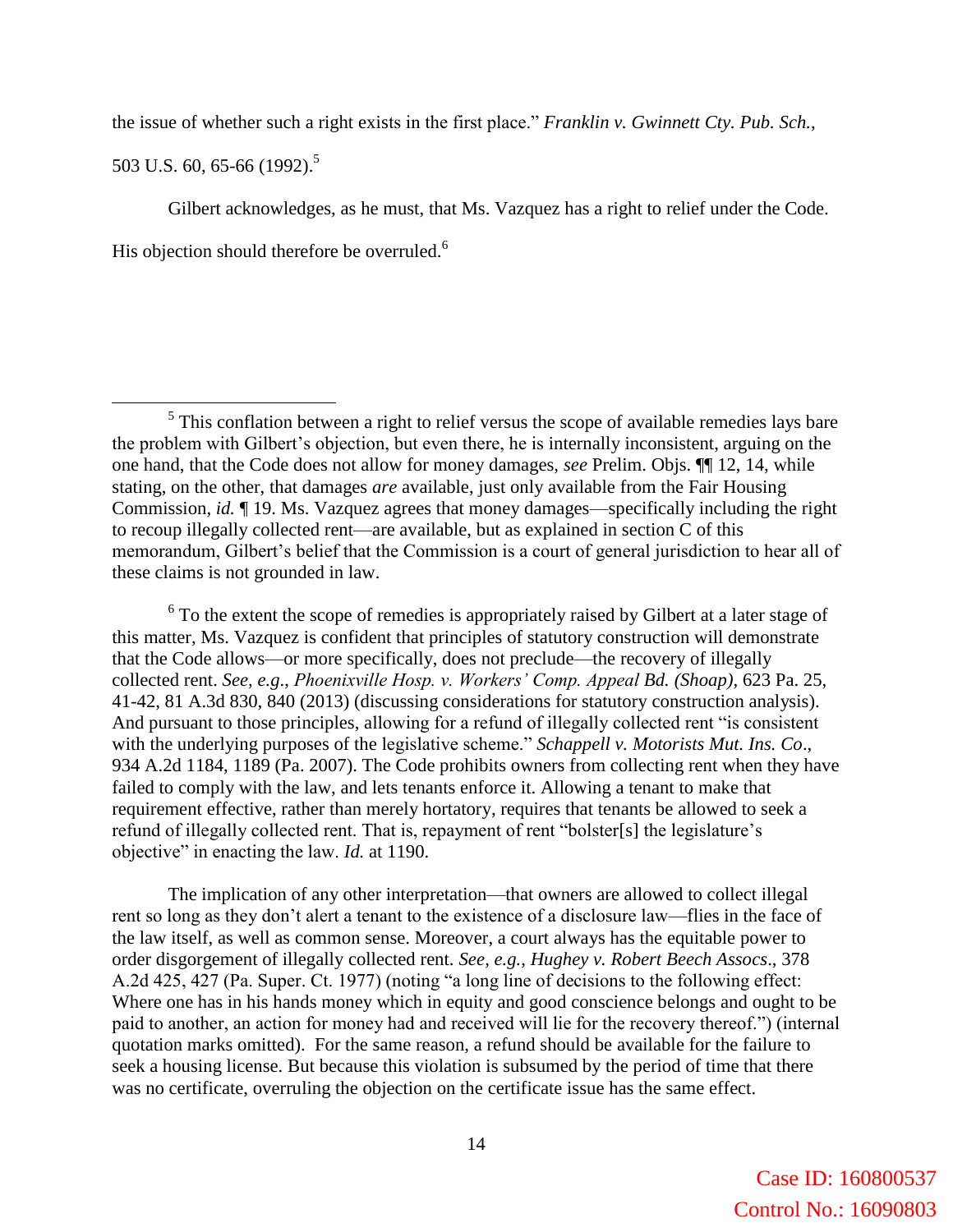# **C. The Philadelphia Code Expressly Provides A Private Right Of Action To Compel Compliance, Including Against Landlords That Have Illegally Collected Rent**

Defendants second preliminary objection, brought under Rule 1028(a)(1), argues that res judicata, or claim preclusion, precludes all the counts in Ms. Vazquez's complaint and deprives this Court of jurisdiction. It does neither.

"[C]laim preclusion[] prohibits parties involved in prior, concluded litigation from subsequently asserting *claims* in a later action that were raised, or could have been raised, in the previous litigation." *In re Stevenson*, 40 A.3d 1212, 1227 (Pa. 2012) (emphasis added). Defendants' objection rests upon a misunderstanding of the power of the Fair Housing Commission and a misunderstanding of the claims they face in this suit.

The Fair Housing Commission is a statutorily created administrative agency that has an important, but limited, role: hearing claims of "unfair rental practices," as that term is defined by its authorizing law, and issuing protective orders to restrain illegal lease terminations and other unfair rental practices. *See* Phila. Code. § 9-804. Its power and jurisdiction stop and start with § 9-800. *See also The Philadelphia Fair Housing Commission*,

http://www.phila.gov/FairHousingCommission/pdf/FHCPamphlet.pdf ("What We Do: The City's Fair Housing Commission (FHC) enforces the Philadelphia Fair Housing Ordinance, Chapter 9-800 of the Philadelphia Code.").

While the Commission serves an important role, it is important to understand what it is not: a court of general jurisdiction, and it thus has no power to hear any case outside its grant of statutory authority, including in particular any of the claims asserted here. It may not generally enforce the Code, it may not enforce breach of contract claims, it may not enforce debt collection and consumer laws, and it may not hear claims of common law torts. Put simply, there is not a single count of the complaint that could have been raised before the Commission. In fact, the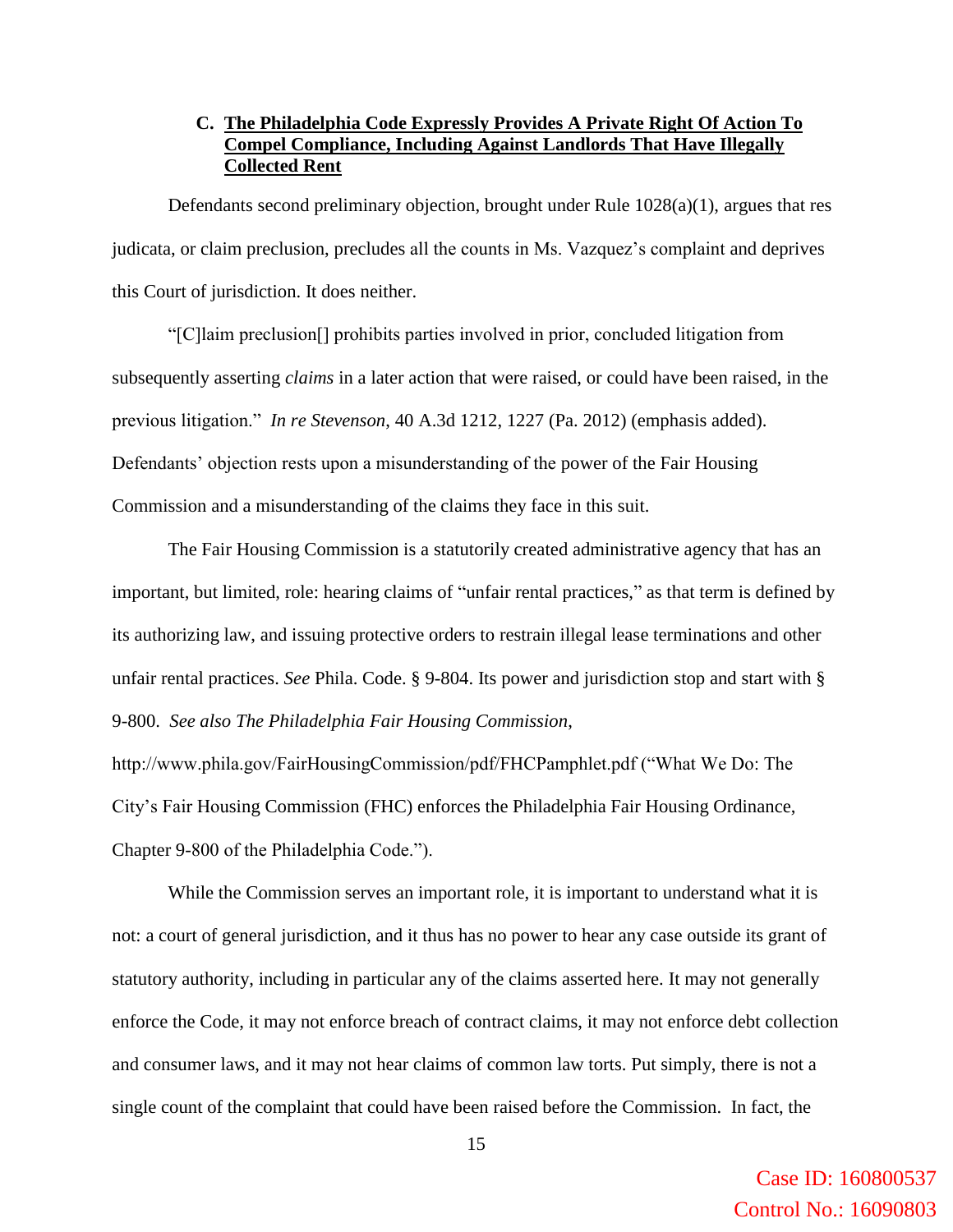Final Order demonstrates the Commission's own familiarity with the limitations of that power: It noted, for example, that it heard troubling testimony from Ms. Vazquez about suspected theft of her utilities by Gilbert, and suggested that *a Court* should consider that claim. *See* Fair Housing Commission Final Order, Compl. Ex G, ¶ 29. But it did not rule on that potential claim, because it had no power to do so.

Practically speaking, the error of Defendants' argument can be examined by probing the substance of Ms. Vazquez's claims here, and what a trier of fact will ultimately need to determine. For instance, Ms. Vazquez brings a claim under the Pennsylvania Fair Credit Extension Uniformity Act (FCEUA), 73 P.S. §§ 2270.1-5, the Commonwealth's state debt collection law. A fact finder will need to determine, among other things, a) whether each defendant was a debt collector or creditor under the law, *see id.* § 2270.3, b) whether the notice to quit and eviction complaint were debt collection communications, *see id.*, c) whether the demands in the notice to quit and statements in the complaint were "false, deceptive or misleading representations  $\dots$  in connection with the collection of [a] debt," *id.* § 2270.4(b)(5), d) whether, like federal debt collection law, the FCEUA applies to misleading statements in complaints, *see*, *e.g.*, *Kaymark v. Bank of Am., N.A.*, 783 F.3d 168, 176 (3d Cir. 2015), and, e) to the extent Defendants qualify as debt collectors rather than creditors, whether there was a violation of the federal Fair Debt Collection Practices Act, which is itself a violation of the FCEUA, *id.* § 2270.4(a). Put simply, this is not what the Commission does. *See* Phila. Code. § 9- 804.

Defendants' mistake appears to rest upon a conflation of claim preclusion with the separate legal doctrine of issue preclusion, which "bars relitigation *of an issue of law or fact* in a subsequent action when all of the following factors are demonstrated: (1) the legal or factual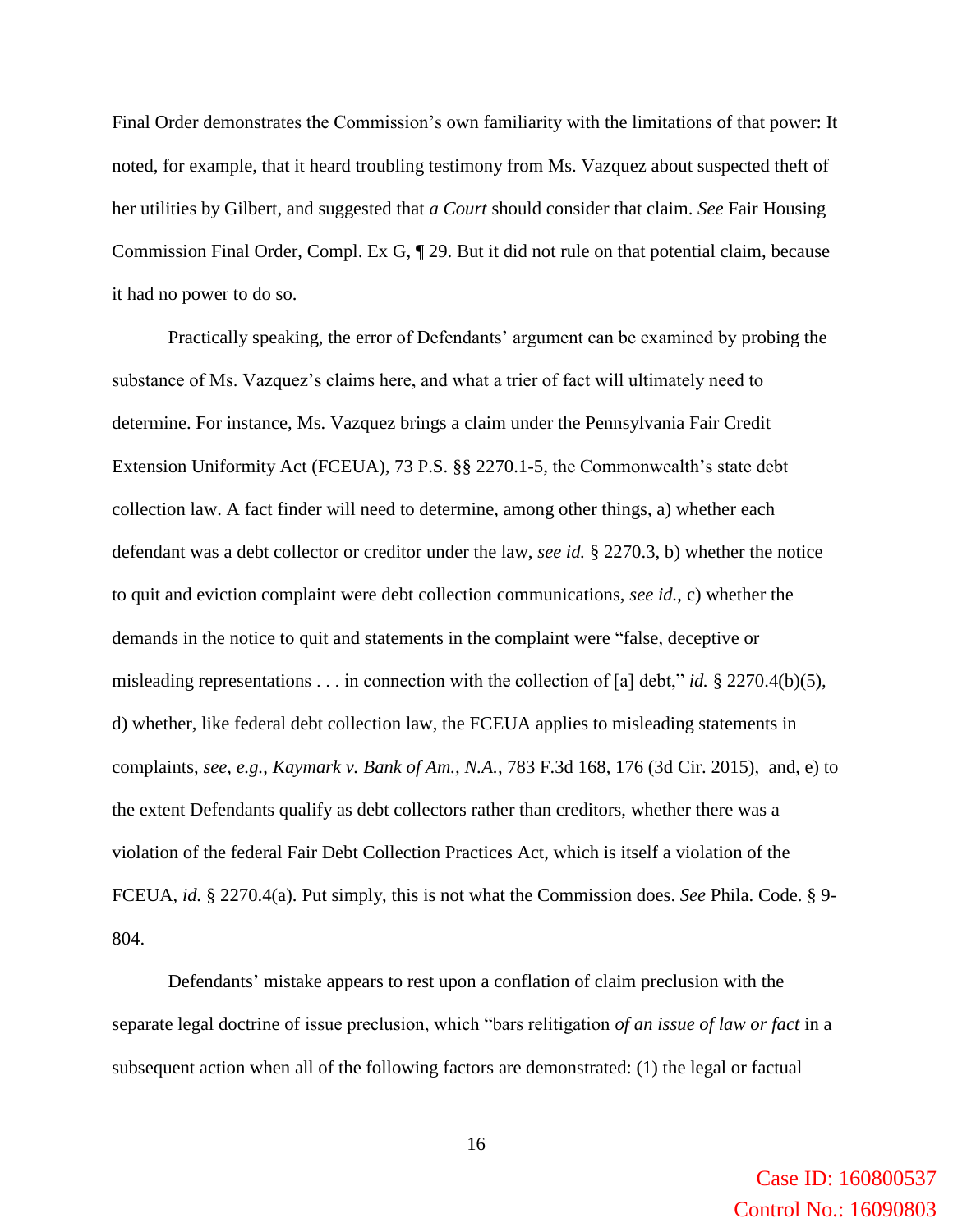issues are identical; (2) they were actually litigated; (3) they were essential to the judgment; (4) and they were material to the adjudication." *Temple Univ. v. Workers' Comp. Appeal Bd. (Parson)*, 753 A.2d 289, 292 (Pa. Commw. Ct. 2000) (emphasis added); *see also* Defs.' Preliminary Objections ¶ 23 ("The *issue* complained of . . .") (emphasis added). In other words, unlike claim preclusion:

The phrase "collateral estoppel," also known as "issue preclusion," simply means that when an issue of law, evidentiary fact, or ultimate fact has been determined by a valid and final judgment, that issue cannot be litigated again between the same parties in any future lawsuit. Collateral estoppel does not automatically bar a subsequent prosecution, but rather, it bars redetermination in a second prosecution of those issues *necessarily* determined between the parties in a first proceeding that has become a final judgment.

*Commonwealth v. Holder*, 569 Pa. 474, 479-80, 805 A.2d 499, 502 (2002) (internal citation omitted).

Issue preclusion will indeed be raised in this matter—by Ms. Vazquez. The Commission, in order to administer §9-800 of the Code, often will need to make a factual determination that other sections of the Code have been violated, *see* Phila. Code § 9-804, as it did here. Thus, pursuant to principles of issue preclusion, Defendants will be precluded from arguing that their attempt to evict Ms. Vazquez was anything but retaliatory, or that they complied with the certificate law. *See* Fair Housing Commission Final Order, Complaint Ex. G at ¶ 27. But those *issues and factual determinations*, which Ms. Vazquez intends to affirmatively raise at the summary judgment stage, do not preclude her *claims*, since those claims could never have been brought before the Commission in the first instance. Accordingly, res judicata bars none of Ms. Vazquez's claims.<sup>7</sup>

 $\overline{a}$ 

 $<sup>7</sup>$  Defendants also state that an entirely separate legal doctrine—preemption—bars all</sup> breach of contract actions between landlords and tenants. *See* Prelim. Objs. ¶ 26 ("Contracts between landlords and tenants in Philadelphia are governed by the PMC; therefore no separate